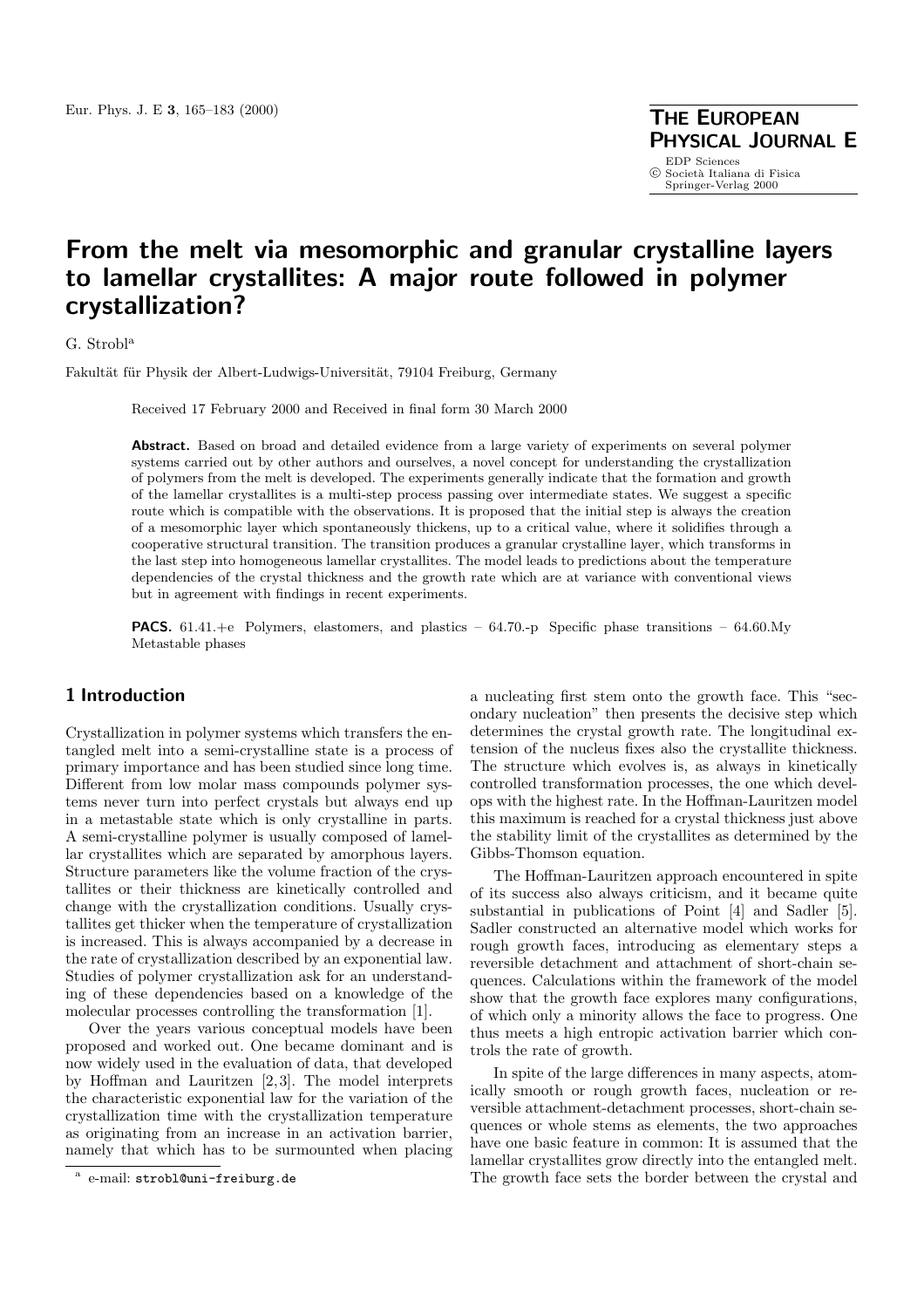the melt, and crystallization proceeds by a movement of the face. In a general view the assumed mechanisms agree with those found for single crystals of low molar mass compounds. When crystallized from the melt one there can also find layer-for-layer growth if the growth face is atomically smooth, beginning for each new layer with a nucleation step, or "normal growth", if the growth face is rough, being determined by the balance between the rates of attachment and detachment of single molecules.

There is a field where crystallization occurs in quite different manner. Two-dimensional systems, with monolayers of colloids or amphiphilic molecules on a liquid substrate as typical representatives, have a liquid-like disordered and a crystal-like ordered phase. Transitions can be induced by changes of the temperature or the interaction forces. Whereas for three-dimensional systems crystallization always starts with a nucleation step which is then followed by a growth of the crystallite, it occurs in two dimensions often in a continuous manner, as a cooperative process taking place in the whole layer at once. A typical phenomenon is a formation of a pattern with a characteristic length. Two examples from recent time are particularly illuminating. Zahn, Lenke and Maret [6] investigated by direct observation the order-disorder transition for paramagnetic colloidal particles dispersed on a liquid surface. The interaction potential could be continuously varied with an applied magnetic field. By changing the field, the system was brought from the crystalline to the liquid state. The transition occurs without a nucleation cooperatively in the whole mono-layer in two successive steps, with a hexatic phase as an intermediate. Hexatic phases are generally composed of domaines with a preferential common orientation, separated by disordered boundary regions. The behavior was found to be in perfect agreement with the theory of Kosterlitz and Thouless [7] dealing with this situation.

The second experiment was carried out by Chi *et al.* [8]. It deals with Langmuir-Blodgett films of stearic acids on a liquid surface and the way of change from the disorder ("liquid expanded") into the ordered ("liquid condensed") phase. Here the changes were observed with an atomic force microscope. The phase transition was induced by increasing the lateral pressure. Again it did not proceed by nucleation and growth of isolated ordered particles, but occurred in a cooperative way associated with the formation of characteristic patterns.

There might be more observations in the literature we are not aware of. But already these two examples demonstrate that ordering transitions in two-dimensional systems may proceed in a way quite different from the better known three-dimensional case, in a cooperative manner via intermediate states, rather than by a nucleation and growth. It is the intention of this paper to suggest that polymer crystallization from an entangled melt, although taking place in three dimensions, might resemble in central parts more the ordering processes in two-dimensional systems than the general scheme of nucleation and growth in the bulk. In fact, there is an accumulating amount of experimental observations which indicate that the lamellar crystallites do not form and grow directly from and into the isotropic melt, but via transient intermediate states. The growth front of a spherulite may well have a composite structure, being built up of several consecutive parts which are in different states.

We were led to a first revision of views away from conventional wisdom by the results of time- and temperaturedependent small-angle X-ray scattering (SAXS) experiments and observations in the atomic force microscope (AFM) carried out at the beginning on syndiotactic polypropylene (s-PP) [9] and then on polyethylene (PE),  $poly(\epsilon$ -caprolactone) (PCL) [10] and isotactic polypropylene (i-PP) [11]. They provide clear indications for the occurrence of two structural states, an initial one to be described as "granular crystalline layer", being composed of crystal blocks with nm-edge lengths in planar assemblies, and the well-known lamellar crystallite into which they transform as the final one. Particularly instructive, because providing direct insight, are works of Kanig [12, 13]. Early stages of the crystallization of PE could be fixed by applying a staining technique at the crystallization temperature. One observes in the transmission electron microscope (TEM) mesomorphic layers prior to the formation of the lamellar crystallites. The results of time-dependent FTIR studies during the crystallization of PE carried out by Tashiro *et al.* [14] confirm Kanig's observations: Bands attributed to the mesomorphic ("hexagonal") phase show up prior to the appearance of crystal bands. Rastogi *et al.* [15] observed under the special conditions of high pressure and temperature directly in an optical microscope a two-step process in the formation of the PE crystallites, beginning with the formation of the crystallites in the mesomorphic (hexagonal) phase which then spontaneously turn into the orthorhombic form. Okada, Saito and Inoue [16] studied the crystallization of i-PP in a light scattering experiment. They detected a weak but measurable densification of the melt, again setting in prior to the appearance of the first crystallites. The experiment was repeated and the observations confirmed by Pogodina *et al.* [17] and it was found that already the preceding densification produces a gelation of the melt. A preceding scattering of light as well as of X-rays in the small angle range was also reported by Imai *et al.* [18] and Matsuba *et al.* [19] for poly(ethyleneterephthalate) (PET) and polystyrene (PS), and by Terrill *et al.* in experiments on i-PP [20]. There are also changes in the molecular dynamics of the melt before crystallization. They showed up in measurements of the dielectric relaxation in PET, conducted by Fukao and Miyamoto [21].

Hence, there are quite a few experiments indicating that the formation and growth of the crystallites is not a one-step process proceeding directly into the melt but follows a route over intermediate states. We consider the experimental basis as reliable and broad enough to now propose a novel model for treating polymer crystallization.

To make the difference to the convential views as clear as possible, we start with an introduction of the concept in form of a thesis. Then follows a presentation of the experiments which motivated our considerations and speak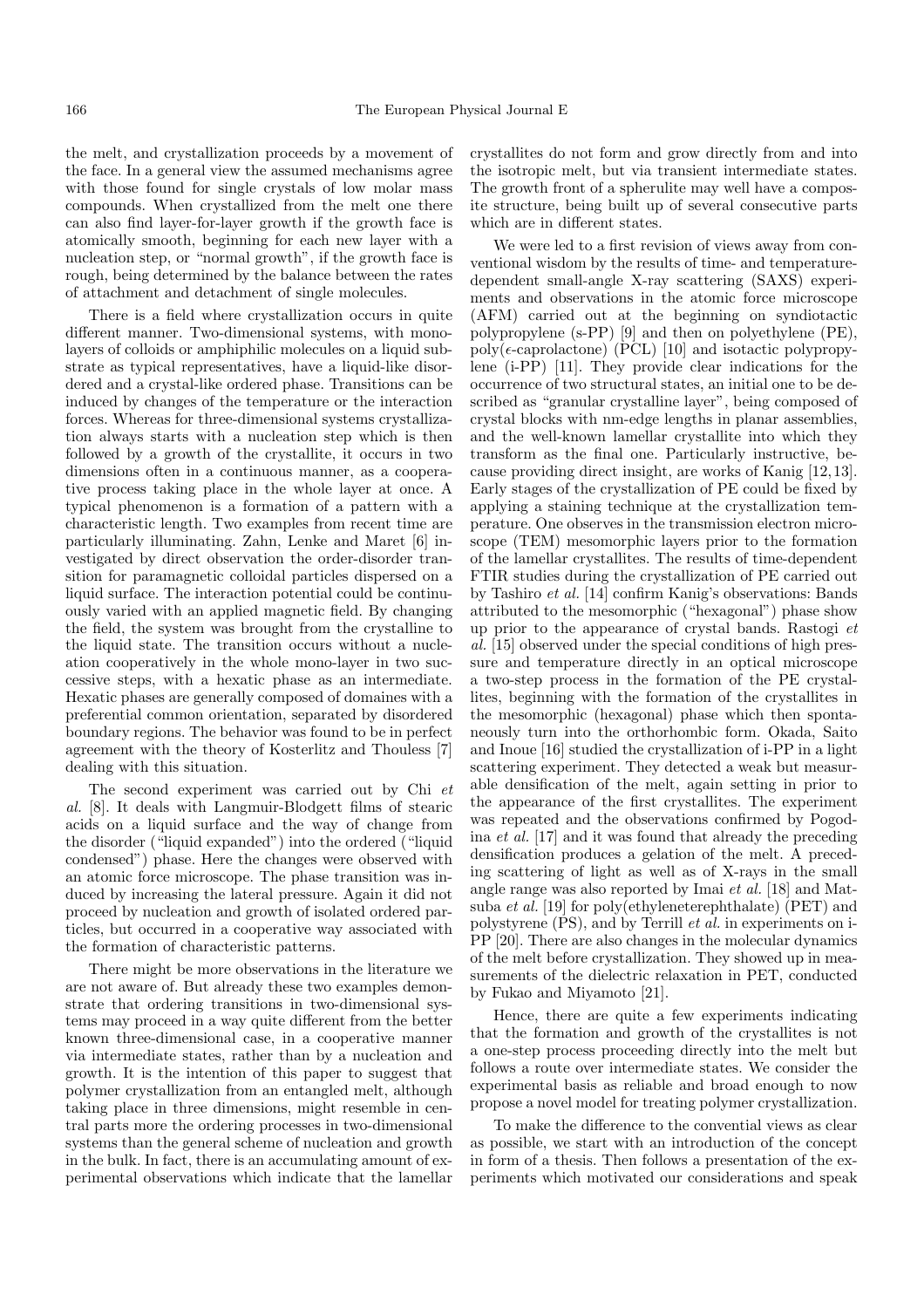

**Fig. 1.** Sketch of the route proposed for the formation of polymer crystallites. Stages passed through as reflected in the structural states found along a layer.

in support of the new model. The addressed experiments, carried out by other workers and ourselves, are all already published. We present them here in their context, only briefly, restricted to the main findings. The suggested new conception has consequences for the growth rate which contradict common opinions and these will be explained and discussed in the last section.

# **2 The route to polymer crystallites. A conjecture**

We propose for the growth of the lamellar crystallites in an entangled polymer melt a mechanism as sketched in Figure 1. It schematically indicates the sequence of states which are passed through in the transformation of the melt into the final lamellar crystallite, as they would show up consecutively along a layer in a snapshot.

The process starts with the attachment of chain sequences from the melt onto the lateral growth face of a layer with a mesomorphic inner structure. The layer is composed of stretched sequences in a liquid-like cylinder packing. The stretching is not perfect, *i.e.* the chains, although basically helical, include many conformational defects. The density in the layer is slightly above that of the isotropic melt, away from the value in the crystal; the anisotropy following from the chain stretching is low, comparable to that in the  $L_{\alpha}$ -phase of mono-layers of amphiphiles or of lyotropic liquid crystals. There exists a minimum thickness for the layer in order to be stable in the surrounding melt, and it is found at the boundary, *i.e.* the lateral surfaces in contact with the melt. As the inner mobility is high, the layer thickens with time and correspondingly with the distance from the moving boundary. The thickening process requires a continuous rearrangement of the chain sequences in the zone composed of folds and loops near to the layer surface. The mobility is not constant. The highest value is found at the growth face, and then it decreases with increasing layer thickness. It is this continuous lowering of the inner mobility, which finally brings the thickening to an end. When a critical thickness is reached a transition into a higherordered structure occurs, leading to a solidification of the layer and a stop of the thickening. The resulting structure



Fig. 2. Sketch of the changes in the internal layer structure: liquid-like packing in the mesomorphic state (right), pattern of crystal blocks after the transition in the granular state (center), lamellar crystals with mosaic block structure (left).

can be described as a "granular crystal layer", being set up of crystal blocks in a planar assembly. The transition takes place in an easy manner, without meeting higher activation barriers, and cooperatively over a larger area. It is of "weakly first order". On approching the transition local density fluctuations in the system amplify and form a pattern. At the transition the densified regions, having lateral extensions similar to the layer thickness, turn into crystal blocks.

The envisaged transition shows similarities with the fluid-hexatic phase transition addressed in the first section, which also takes place cooperatively and produces an assembly of domains. It is a characteristic property of hexatic phases that the domains have a common preferred orientation. There exists also a common orientational distribution of the crystal blocks. A direction fixed in the system is the gradient of the thickness of the mesomorphic layers and it provides an orientation effect. The transition into the hexatic phase can be induced by a decrease in temperature, an increase in the lateral pressure or an increase in the interaction forces, here, in the mesomorphic layer, it is induced by the mobility decrease associated with the increase of the layer thickness. The fluid-hexatic phase transition covers the whole sample, the transformation in our case is induced locally, at the point where the mesomorphic layer has reached the critical thickness.

The last step on the route is a merging of the blocks, together with an improvement of their inner perfection. The resulting homogeneous lamellar crystallite has the same thickness as the constituent blocks. It still keeps some memory on the development history in having a mosaic block structure, but this with only thin grain boundaries and now exactly equal orientations of the component blocks.

The merging provides a stabilization, *i.e.* results in a decrease of the Gibbs free energy. The degree of stabilization, however, is not uniform through the sample; it may vary with the location. Some regions in the sample may even remain in the granular crystal state.

Figure 2 gives another sketch of the processes along the route, in a view along the surface normal of the layers. The three pictures show once again the mesomorphic layer, the transition into the granular crystalline layer and, on the left-hand side, the homogeneous lamellar crystallites with an inner mosaic block structure. The picture of the granular stage is meant in particular to visualize a situation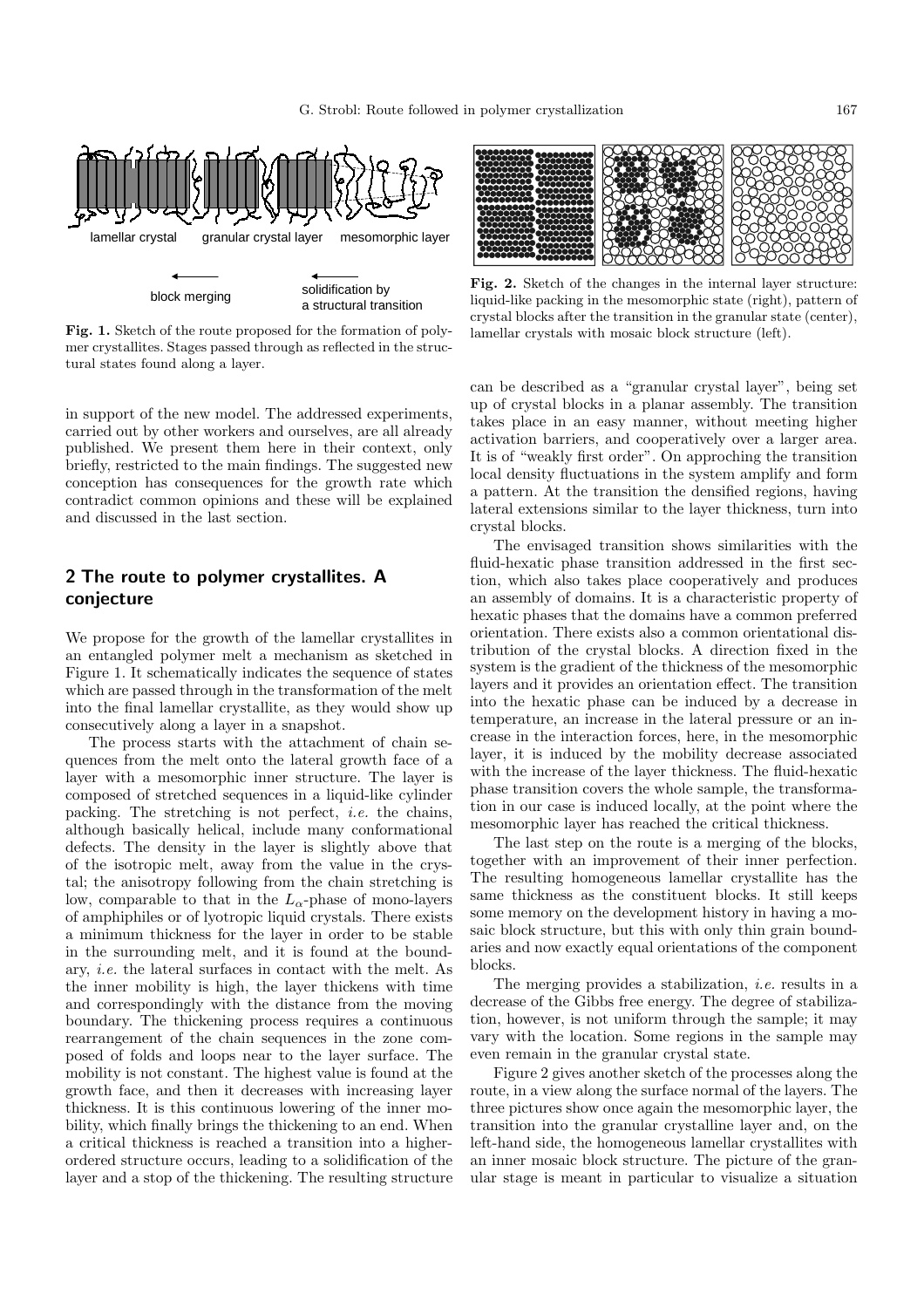

**Fig. 3.** Variations of the chemical potential difference per monomer  $g - g^a$  ( $g^a$ : chemical potential in the melt) along the route for a crystallization at  $T_c$ . Decrease due to the thickening of the mesomorphic layer, beginning with a minimum thickness at A, ending with the transition at B leading to a solidification (right). Decrease due to the perfectioning of the granular crystalline layer, described by a change of a global order parameter  $\xi$  from an initial  $\xi_i$  at B to unity at C (center). Chemical potential of homogeneous lamellar crystallites with the end point C being indicated (left). Grey arrows: Paths for the disaggregation of the blocks (right) and the melting of the lamellar crystallites (left).

where small imperfect crystallites develop in a cooperative manner associated with the formation of a pattern, rather than being created by a statistical nucleation followed by growth.

The mechanism proposed here concerns the growth of existing lamellae, rather than the primary nucleation of a spherulite, but has an obvious consequence for the latter: It implies that the primary nucleus formed in the isotropic melt is of mesomorphic nature and that spherulites in their earliest stages are composed of mesomorphic layers only.

Figure 3 represents in three related plots the route from the viewpoint of the corresponding changes in the chemical potential. The plots give the chemical potential per monomer, g, referred to that in the isotropic liquid,  $g^a$ . One has first to recognize that the chemical potential in layers is affected by their thickness. The dependence can be described by the Gibbs-Thomson equation, for both the lamellar crystallite and the mesomorphic layer. We write for the crystal layer

$$
g - g^a = (g^c - g^a) + \frac{a_{ac}}{d_c}
$$
 (1)

and for the mesomorphic layer

$$
g - g^a = (g^m - g^a) + \frac{a_{\rm am}}{d_{\rm m}};
$$
 (2)

 $g^{\text{m}}$  and  $g^{\text{c}}$  describe the chemical potentials per monomer in the bulk of the mesomorphic and crystalline phases, respectively, the coefficients  $a_{\text{ac}}$  and  $a_{\text{am}}$  are proportional to the surface free energies associated with the two layers. We assume for the temperature range of crystallization

$$
g^{\rm a} > g^{\rm m} > g^{\rm c} \tag{3}
$$

and

$$
a_{\rm am} < a_{\rm ac}.\tag{4}
$$

Equation (3) implies that not only the crystal phase is stable against the isotropic melt, but the mesomorphic phase as well, although the latter is only metastable. Figure 3 refers to a certain crystallization temperature  $T_c$ . The lines in the plot on the left give the chemical potential

in the lamellar crystals, in dependence on their (reciprocal) thickness  $d_c^{-1}$ . The lines with the lower slope in the right plot describe the same property for the monomers in mesomorphic layers with thickness  $d_m$ . The thickness at point A is the minimum thickness of the mesomorphic layer necessary to remain stable in the isotropic melt. Here the process starts and then continues along the path associated with the thickening. Thickening continues until point B is reached, where the layer solidifies. The transition occurs at a well-defined, critical layer thickness  $d_m$ , and results in a granular crystalline layer composed of blocks with an edge length  $d_c \neq d_m$  in chain direction. The last step is the perfectioning and merging of the crystal blocks and this is formally described by the plot in the center.  $d_c$  remains unchanged, as the blocks just fuse together. The property varying along this section of the pathway is the degree of order within the layer. In order to formally describe this change we introduce a global "order parameter" ξ which plays the role of a reaction coordinate. It has an initial value  $\xi_i$  at the beginning of the prefectioning process at B, and ends up at unity when the perfect order of a homogeneous, laterally extended lamellar crystallite is reached. The chemical potential drops steadily along the path, down to its value at point C, which is the maximum gain in stability which can be acquired. The gain in stability along this section, *i.e.* from B to C, is much larger than that due to the mesomorphic layer thickening, *i.e.* from A to B; the drawing does not show the real relation. The initial order parameter  $\xi_i$  varies with  $T_c$ , going up with increasing crystallization temperatures. As a consequence, the gain in the Gibbs free enthalpy gets smaller with increasing  $T_c$ . Point C shows up again in the left part of the drawing, now plotted on the Gibbs-Thomson line of the crystallites, at the position  $d_c^{-1}$ , which was already fixed by the size of the blocks.

The route followed in the development of the lamellae thus is composed of both, sections with continuous structure changes and phase transitions, whereby the latter ones do not meet high barriers. Being selected by the kinetics out of a manifold of possible routes of transformation, the actual pathway represents the one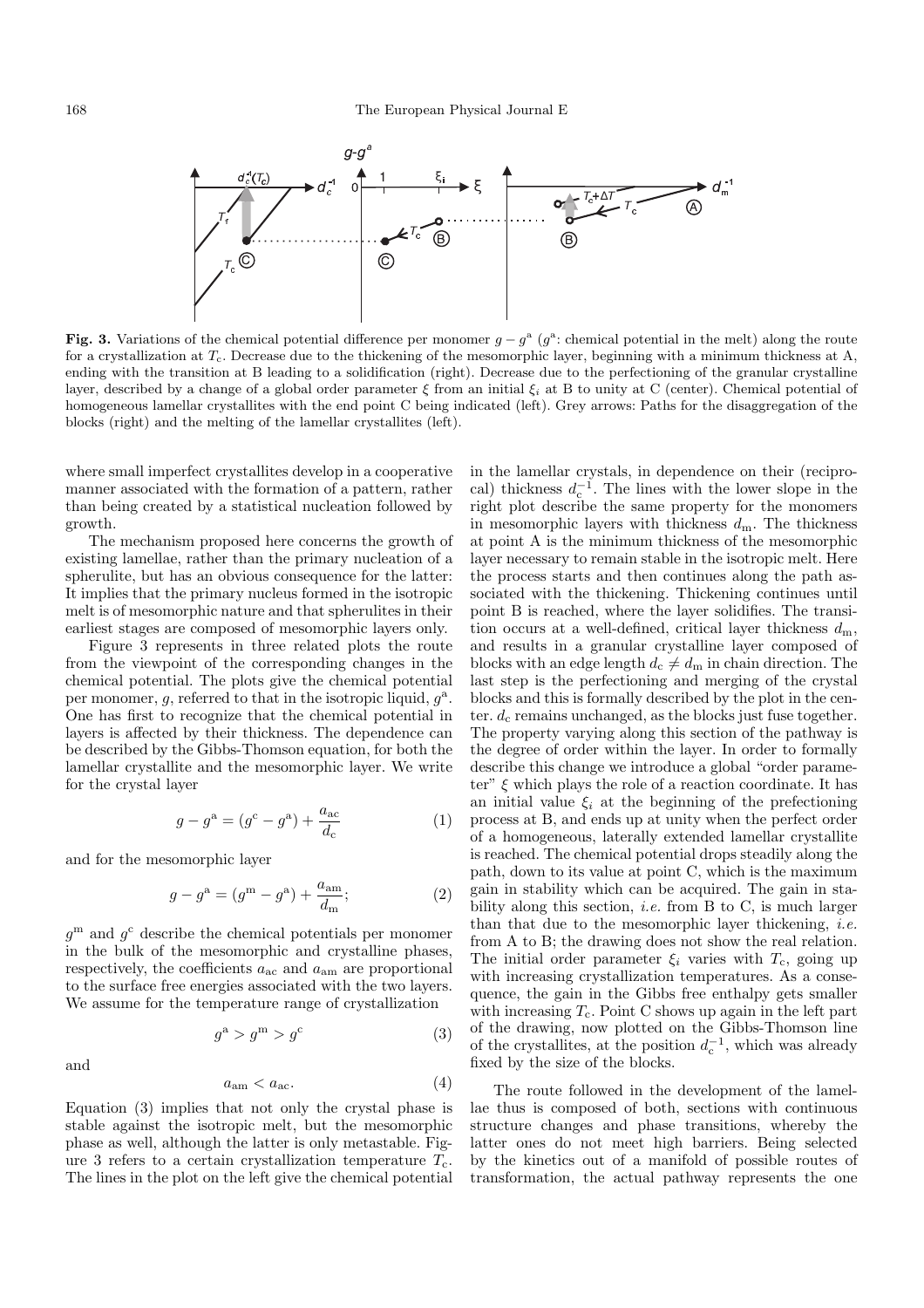with the maximum rate of decrease of the Gibbs free energy.

What happens if the sample is heated after the isothermal crystallization? There are two limiting cases, both indicated in the drawing. If there is no block merging at all, the solidifying transition will immediately go in the reverse direction. The drawing includes the line of the chemical potential in the mesomorphic layer for a slightly higher temperature  $T_c + \Delta T$  and shows that the layer indeed transforms back into the mesomorphic form. In the other limiting case, when the stabilization goes to the maximum reached at C, the crystallites can be heated up to the melting point  $T_f$ . The Gibbs-Thomson line related to  $T_f$  is included in the diagram. As is clear, crystals with a thickness  $d_c(T_c)$  will get unstable with regard to the isotropic melt and melt at  $T_f$ . As can also be seen, the difference between the crystallization temperature  $T_c$  and the final melting point  $T_f$  is proportional to the overall gain in the chemical potential achieved along the pathway from the begin at A to the end at C

$$
T_{\rm f} - T_{\rm c} \sim g^{\rm a} - g^{\rm c} (d_{\rm c}^{-1}(T_{\rm c})). \tag{5}
$$

As already mentioned, it is mostly due to the drop in the Gibbs free energy associated with the spontaneous transformation of the granular into the homogeneous crystal layer.

In summary, the model proposed for the development of the lamellae is based on the following main ingredients:

- **–** The entrance step is the attachment of straightened chain sequences with a certain minimum length from the isotropic melt onto the moving boundary face of a mesomorphic layer.
- **–** Each part of the mesomorphic layer thickens with time.
- **–** When reaching a critical thickness the layer part solidifies by a structural transition. The result is a planar assembly of crystal blocks.
- **–** The crystal blocks perfect and merge together, finally producing a homogeneous lamellar crystallite.

# **3 Experimental evidence**

#### **3.1 From granular to homogeneous crystal lamellae**

We studied crystallization under isothermal conditions and the melting during a subsequent heating by carrying out time- and temperature-dependent SAXS experiments. The investigations concerned various polymer systems, at first s-PP [9], then PE, PCL [10] and i-PP [11]. In order to be free of disturbing solid-state thickening processes we chose polymers which included a low fraction of co-units or stereo-defects, PCL being the only exception. Evaluation of the SAXS data yields the (most probable) thickness of the crystallites  $d_c$ . The experiments therefore show if  $d_c$ changes with time or temperature. In addition, by evaluation of the intensities the experiments give the variation of the crystallinity during both crystallization and heating. There were two general observations:



**Fig. 4.** s-PP and s-P(P-co-O)x: crystallization line  $T_c$  versus  $d_c^{-1}$  (open symbols) and Gibbs-Thomson melting lines  $T_f$  versus  $d_c^{-1}$  (filled symbols) as derived from time- and temperature-dependent SAXS experiments [9].



**Fig. 5.** P(E-co-O)x: crystallization lines  $T_c$  versus  $d_c^{-1}$  (open symbols) and melting lines  $T_f$  versus  $d_c^{-1}$  (filled symbols) as derived from time- and temperature-dependent SAXS experiments. The dotted line is the extrapolated melting line of linear polyethylene [10].

- **–** Melting starts immediately above the crystallization temperature  $T_c$  and then extends up to the melting peak at  $T_{\rm f}$ .
- The crystal thickness  $d_c$  does not change, neither during the isothermal crystallization nor the subsequent heating.

The experiments thus provided well-defined results for the relationships between the crystallization temperature, the crystal thickness and the location of the melting peak. As suggested by the Gibbs-Thomson equation, these relationships were represented in plots of  $T_c$  and  $T_f$  *versus*  $d_c^{-1}$ . Figures 4 and 5 show the results thus obtained for a series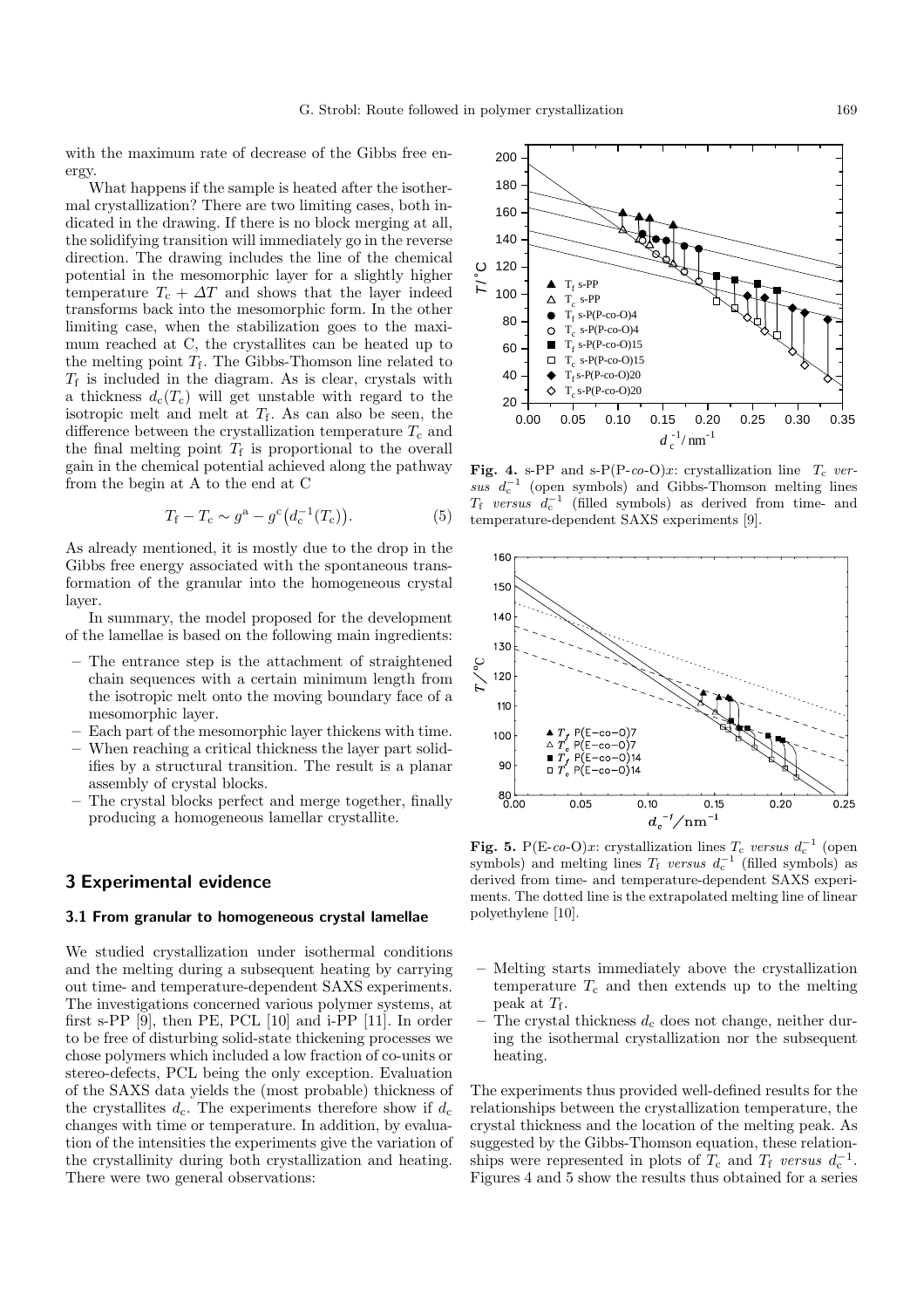

**Fig. 6.** General form of  $d_c^{-1}/T$ -diagram of crystallizing polymers, set-up of a crystallization and a melting line crossing each other at a finite  $d_c^{-1}$ .

of syndiotactic poly(propene-*co*-octene)s (s-P(P-*co*-O)x) and for two poly(ethylene-*co*-octene)s (P(E-*co*-O)x).

For each sample one finds two straight lines. The "melting line" describes the dependence of  $T_f$  on  $d_i^{-1}$ . It is in agreement with the Gibbs-Thomson equation; the equilibrium melting point  $T_f^{\infty}$  follows from the extrapolation  $d_c^{-1} \to 0$ . The novel feature is the "crystallization line", giving the relationship between  $T_c$  and  $d_c^{-1}$ . The crystallization line has a higher slope than the melting line and intersects the latter at a finite value of  $d_c^{-1}$ . Formally this is due to the fact that the limiting temperatures of the two lines  $T_c^{\infty}$  and  $T_f^{\infty}$  are different, whereby always  $T_c^{\infty} \geq T_f^{\infty}$ . The other investigated polymers showed the same behavior, and Figure 6 presents the relationships in their general form.

What is the meaning of this state diagram? The melting line describes the thickness dependence of a phase transition, that which leads from the crystalline to the isotropic amorphous state. Obviously the crystallization line has to be interpreted in an analogous way: It also represents the  $d_c$  dependence of a structural transition, but since  $T_c^{\infty} \neq T_f^{\infty}$ , certainly not another one between the crystalline and the amorphous state. Those parts of the structure which melt immediately above  $T_c$  experience exactly this transition. The state diagram Figure 6 is therefore indication for a crystal development in two steps: Crystallites first appear in an initial form which then transforms into the final lamellar crystallites. The latter process provides the stabilization expressed by the temperature difference  $T_f - T_c$  and it occurs without a change in  $d_c$ . The initial crystalline state has an unusual property: The related crystal thicknesses do not (s-P(P $co-O(x)$  or only slightly  $(P(E-co-O)x)$  vary with the counit content. This is demonstrated by Figure 4, which shows only one common crystallization line, and Figure 5, where two crystallization lines appear, but with a shift which is much smaller than the displacement of the melting lines.



**Fig. 7.** Low density PE: TEM micrographs of a stained sample. From Michler [22].

Knowing about the existence of an initial crystal form the question about its structural characteristics arises. Literature gives a first answer. Differential scanning calorimetry (DSC) employed by various authors on many different copolymerized polymers usually shows two peaks in the thermogram, a "low-temperature endotherm", located directly above  $T_c$  and the melting peak at  $T_f$ . The relative weights of the two peaks change with the co-unit fraction, from the main peak to the low-temperature endotherm when increasing the number of co-units. In our view this indicates that a larger part of the crystals in the sample remains in the initial form when increasing the counit fraction. On the other hand, it is well-known from TEM-observations that for higher co-units contents the lamellar crystals split into an array of blocks. Figure 7 presents as one from many examples an image obtained by Michler [22] for branched PE. The division into blocks is clearly seen.

Recent studies with the AFM show a granular substructure also for lamellae of homopolymers. Figure 8 presents images obtained for s-PP, directly after the crystallization and after an annealing at a temperature near to the melting peak [23]. For the non-annealed sample, one observes a granular substructure of the lamellae. The substructure disappears with the annealing process. Similar observations on PE, i-PP, poly(vinylidenefluoride) and poly(ethyleneoxide) were reported by Magonov [24] and, with high resolution again on PE, in a recent work of Loos *et al.* [25]. The image obtained by Loos giving directly the size of single granules is reproduced in Figure 9. Hence, there are good reasons to identify the initial structure with a granular crystal layer.

The change into the final homogeneous lamellar crystallite is accomplished as indicated by the AFM images in Figure 8, obviously by a merging process. This is possible if sufficient time is given and/or additional thermal energy is provided by heating. The merging is apparently hindered if the non-crystalline regions within the layers contain too much co-units. Then, as indicated by the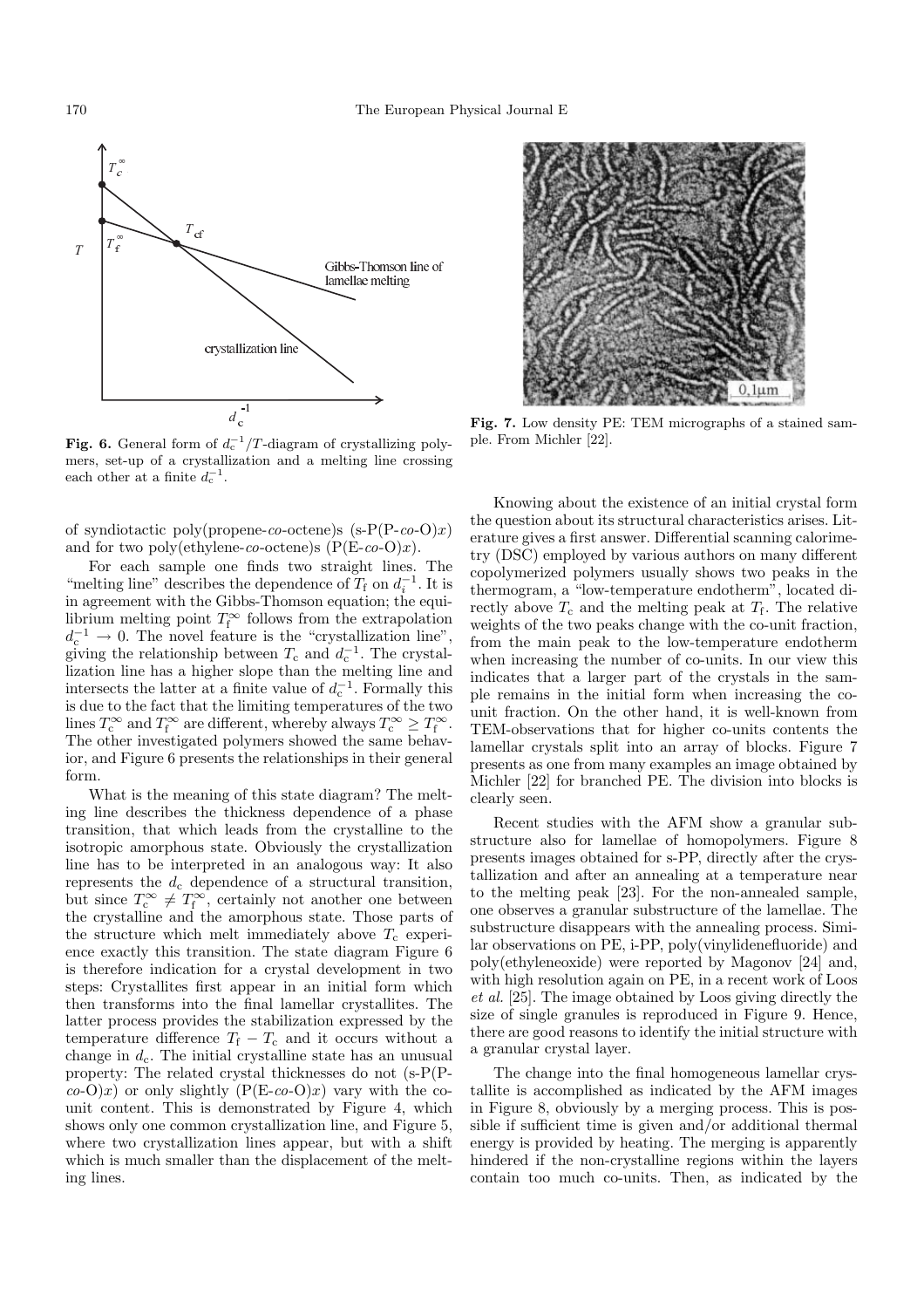

Fig. 8. s-PP, isothermally crystallized at 135 °C (top) and subsequently annealed at  $150\,^{\circ}\text{C}$  (bottom). Tapping mode AFM phase image obtained at ambient temperature [23].

experiments, systems remain to a larger part in the granular form.

Having thus identified this initial crystalline structure the next questions come up: How is the granular crystal layer created? Out of which structure does it evolve, directly from the isotropic melt or out of another intermediate state? Which mechanism determines the thickness of the blocks and thus of the lamellae, and why does not  $d_c$ change with the content of co-units? Our answer, as stated in the introduction of the model is: the granular crystal layers evolve from a preceding mesomorphic monolayer. In the next chapter we collect the experimental evidence in favor of the occurrence of such structures.

#### **3.2 A transient mesomorphic phase prior to the appearance of crystallites**

Going through the literature one finds quite a few observations showing that when cooling a melt into the crystallization range, some ordering processes are activated prior to the appearance of the first crystallites. There are



**Fig. 9.** PE: AFM image of the surface of a thin film obtained by Loos et al. (phase contrast; scan range  $400 \times 400 \,\text{nm}^2$ ) [25].

observations in different experiments, transmission electron microscopy, infrared vibrational spectroscopy, dielectric relaxation spectroscopy, scattering of light, or optical microscopy, always applied in time-dependent investigations, and in many cases they are accompanied by standard measurements of the kinetics of crystallization by DSC or wide-angle X-ray scattering (WAXS). Investigations concerned various polymer systems, in particular PE, i-PP and PET, and they were studied in different situations, cooling directly from the melt, or first quenching to the glassy state and annealing at the crystallization temperature, or under conditions of high pressure and high temperature. Taken as isolated observations, one could doubt the generality and relevance of one or the other observation and have the meaning that the observed effects could be particular ones without wider importance. However, considering all the observations together, they become convincing. According to our SAXS and AFM experiments, occurrence of the granular crystal layers is a general phenomenon. One therefore could expect that there exists also in general a preceding ordering process, as a characteristic phenomenon always found when polymer melts are cooled into the temperature range of crystallization. We present in the following a selection of results which we consider as particularly instructive and enlightening.

An especially sensitive tool are light scattering experiments, as they detect also very small density fluctuations. Applying this technique in a study of the crystallization of i-PP, Okada, Saito and Inoue [16] report that isotropic light scattering sets in prior to the development of crystallites. The phenomenon shows up when comparing the time-dependencies of the polarized and depolarized light scattering. The depolarized light scattering relates to the formation of crystallites and thus directly probes the crystallization as the standard techniques. The important result is the finding that the polarized scattering begins earlier than the depolarized scattering. It passes over a maximum, then when the densified parts in the sample, which produce the isotropic scattering, reach a volume fraction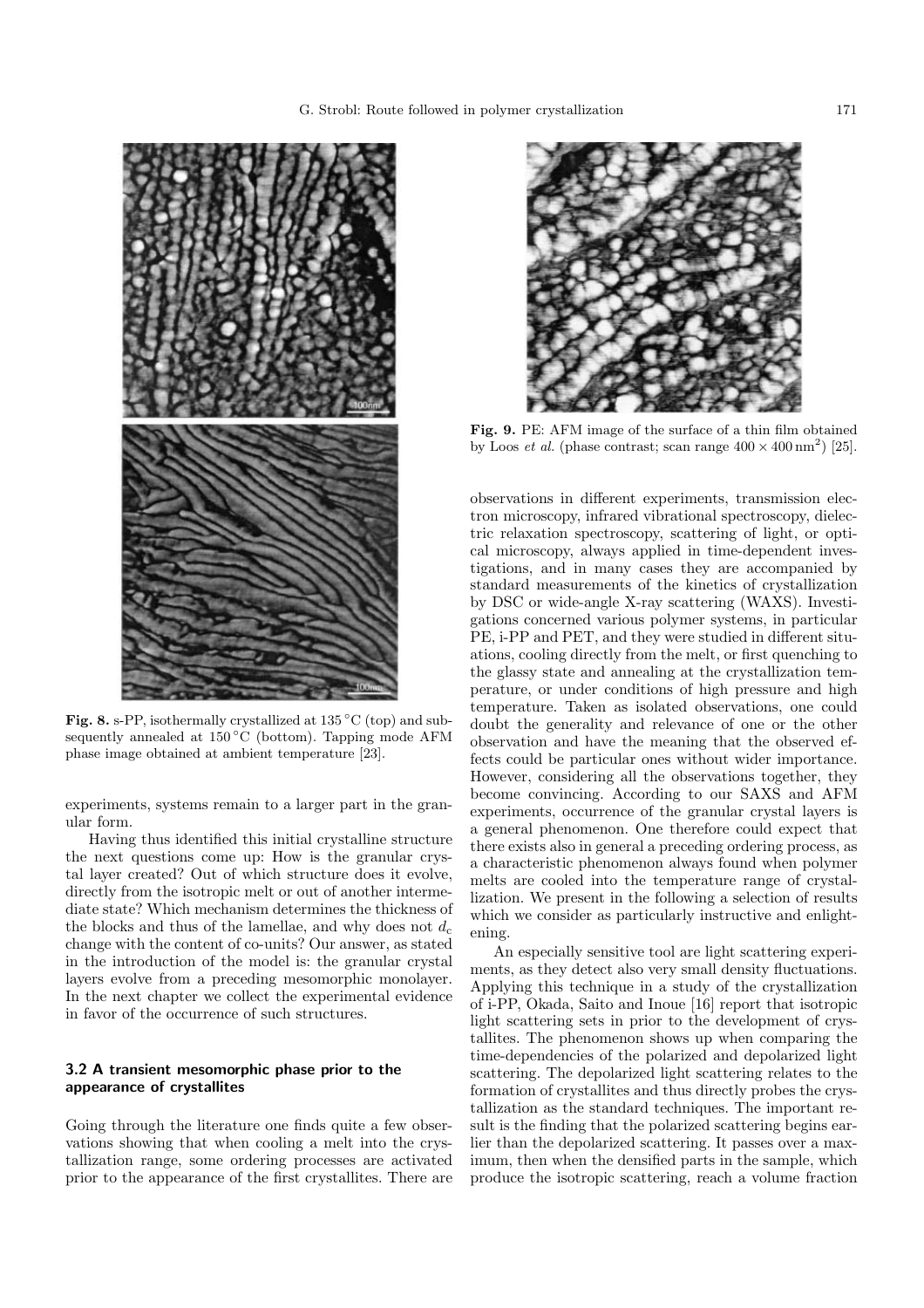

**Fig. 10.** Light scattering of i-PP after a cooling to different temperatures in the crystallization range: Time dependence of the intensity of the light scattered without  $(Q_n)$  and with a change of the polarization direction  $(Q_{\delta})$ . Locations of the gel points determined by rheological measurements. From Pogodina et al. [17].



**Fig. 11.** Light scattering of i-PP after cooling to different temperatures in the crystallization range. Growth rate  $G_n$  of the densified domains appearing prior to crystal formation, in a comparison with the growth rate  $G_{\text{O.M.}}$  of the birefringent spherulites observed in a polarizing microscope. Plot as suggested by the Hoffman-Lauritzen theory  $(\Delta T = T_f^{\infty} - T_c)$ . From Okada, Saito and Inoue [16].

of 50%. The experiment was recently repeated by Pogodina *et al.* [17] with an even clearer result, as the shifts in the onset times of the polarized and depolarized scattering are even larger. Figure 10 reproduces the data of the latter work. They demonstrate that at the point of the maximum of the polarized scattering the depolarized scattering



Fig. 12. PET annealed at 80 °C coming from the glassy state. Crystallization isotherm determined by wide-angle X-ray scattering (bottom) and time dependence of the depolarized component of scattered light (top). From Imai et al. [18].

is still on a very low level, in the order of some percent of the final value. Okada *et al.* derived from the scattering pattern of the polarized light a characteristic length of the densified structure. At low volume fractions, *i.e.* away from the maximum of the scattering, it increases linearly with time. From the time-dependence of the characteristic length a growth rate may be derived. It is found that this growth rate is very similar and strictly proportional to the growth rate of the crystalline spherulites which could be directly measured in an optical microscope. Figure 11 presents this result.

Another technique which is highly sensitive for even smallest changes in the melt is rheology, then when the changes have the character of association phenomena. In the work of Pogodina *et al.* the light scattering experiments were accompanied by rheological measurements, *i.e.* determinations of the frequency dependence of the compliance. As it turned out, the densification showing up in the isotropic light scattering leads to a gelation, and the gel-point is just reached at the scattering maximum, *i.e.* at a volume fraction of 50% of the densified regions. The observations indicate that a perculating network of associates is built up. In principle, it could also be due to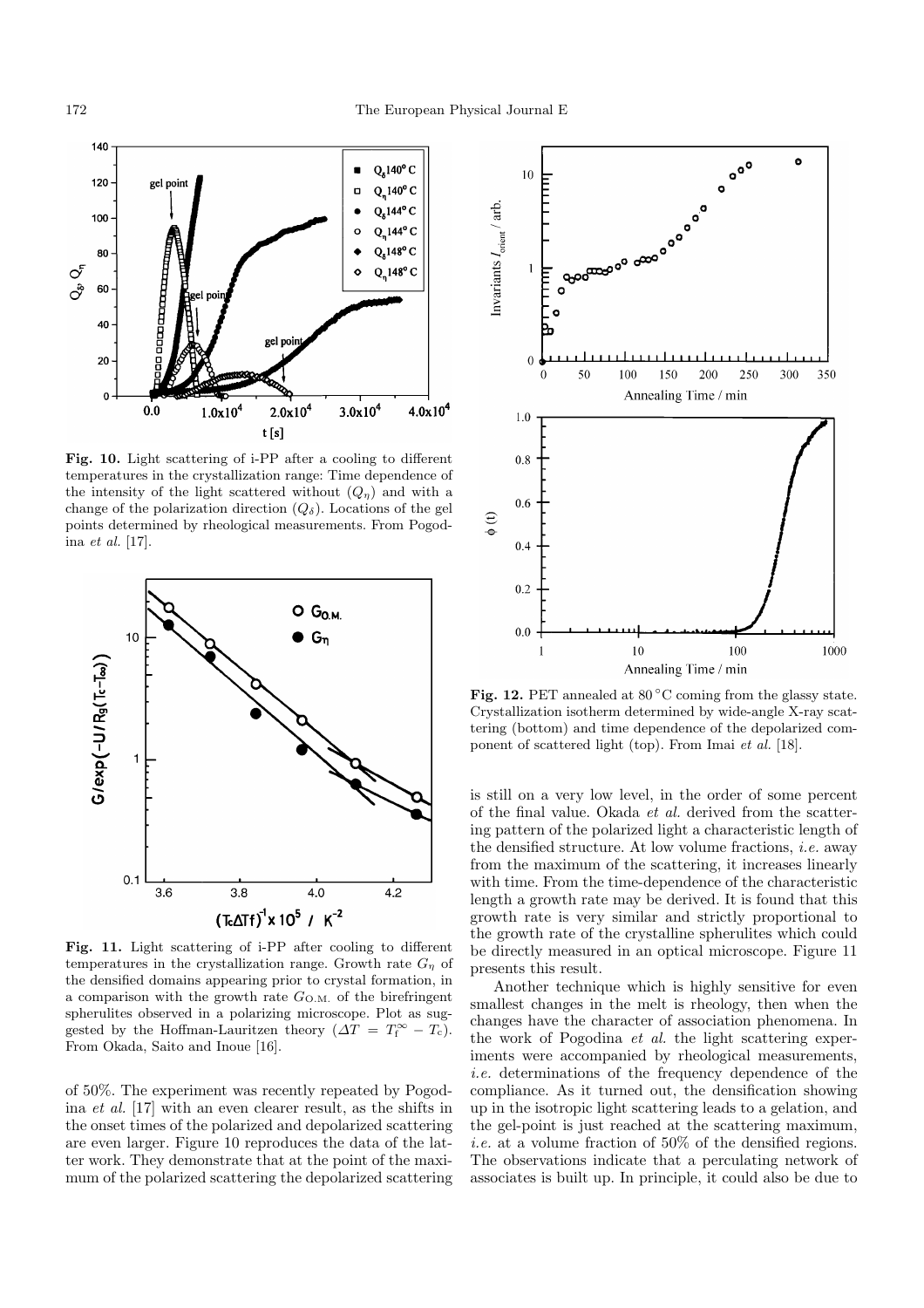

**Fig. 13.** Isothermal crystallization of (linear low density) PE analysed by time-resolved FTIR spectroscopy: Variation with time of the intensity of a band characteristic for the hexagonal phase  $(1368 \text{ cm}^{-1})$  and a band associated with orthorhombic crystallites  $(728 \text{ cm}^{-1})$ . From Tashiro et al. [14].

the few crystallites, however, the location of the gel-point exactly at the maximum of the isotropic scattering suggests to associate it with the structures showing up in the polarized scattering.

In a light scattering experiment on PET carried out by Imai *et al.* [18] with a particularly high sensitivity, effects are also observed in the depolarized scattering. Experiments were conducted by annealing a sample coming from the amorphous glassy state. Figure 12 gives a typical result. The scattering of depolarized light increases in two-steps, whereby the second one is that associated with the development of the crystals. The first one is clearly separated from this time region and may therefore be understood as reflecting an ordering process prior to the crystallization. Infrared spectroscopy can be used to detect conformational changes occurring in the course of the crystallization process. A particularly clear result was obtained by Tashiro *et al.* [14] in a study of crystallizing PE. Figure 13 presents a typical set of data. They show the time dependence of two specific bands, one assigned to the orthorhombic crystalline state and the other known as being characteristic for the mesomorphic (hexagonal) phase which becomes stable under conditions of high temperature and pressure. Very clearly, after cooling at first the hexagonal phase forms and only afterwards the building up of crystals starts. Simultaneously with the increase of the intensity of the crystal band the intensity of the band from the hexagonal phase decreases.

Direct proof that polymer crystals can form out of a mesomorphic phase was obtained by optical microscopy in a study on PE carried out by Rastogi *et al.* [15]. Studies were conducted under peculiar conditions, namely at high pressures and temperatures where the development



**Fig. 14.** PE, isothermal crystallization under an applied pressure of 2.82 kbar observed in a polarizing microscope: Different stages of crystal development. Initiation and growth in the hexagonal phase and transition to the orthorhombic phase which leads to a stop of growth. Transitions are indicated by a change in the appearance of the crystallites (crystal B: transition between (a) and (b); A: between (b) and (c); C, D: no transition). From Rastogi et al. [15].

of large single crystals can be directly observed in the microscope. Figure 14 taken from the paper gives an example for this process. It is possible to discriminate between the mesomorphic (hexagonal) and the crystal phase from the external appearance. The homogeneous crystals with smooth boundaries without any substructures belong to the hexagonal phase, as was demonstrated by complementary X-ray scattering experiments. These expand with time in lateral directions, which is accompanied by a thickening. At a certain stage the appearance completely changes and the crystal growth stops. For the crystallite "B" this is already the case in Figure 14b, for the crystal "A" in Figure 14c; for the crystal "D" the phase transition does not occur. Even if these experiments have been carried out under peculiar conditions, at high pressure and temperature where crystals with  $\mu$ m-sizes observable in the microscope are obtained, they demonstrate that the route starting with a mesomorphic phase which then transforms into the final orthorhombic structure exists in principle. Authors put a more general meaning on these observations and suggested that the formation of polymer crystallites might always begin with a mesomorphic phase.

The same suggestion was brought up at about the same time by Kanig [13], based upon earlier TEM observations [12], which are indeed particularly instructive. Kanig studied the crystallization of PE using the staining technique invented by himself. It turned out as possible to fix initial stages of the crystallization by introducing the stain at the crystallization temperature. Figure 15 reproduces two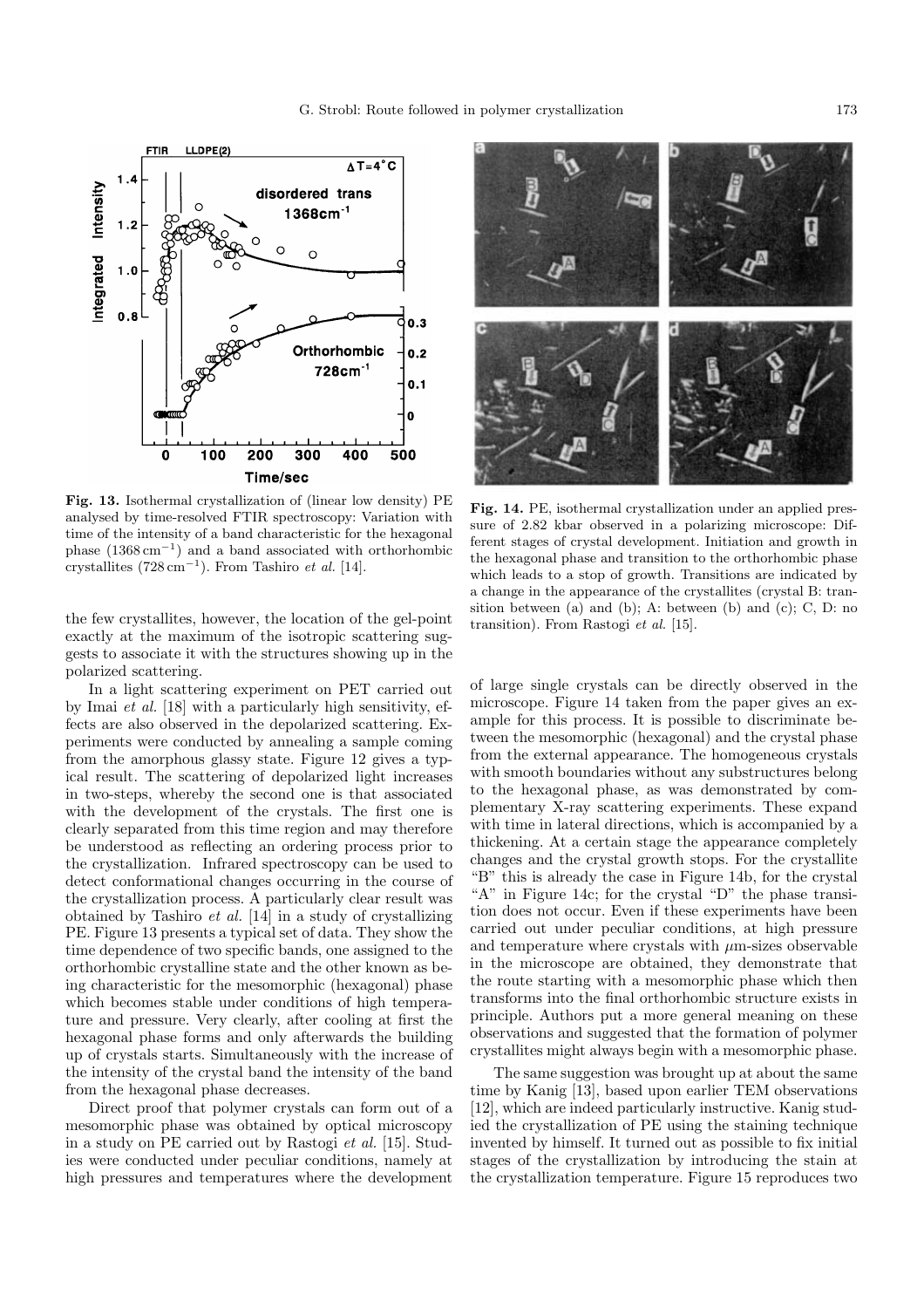

Fig. 15. TEM images of PE, cooled from the melt to  $120^{\circ}$ C and stained by means of the chlorosulfonation technique after 2 min (top) and after 30 min (bottom). From Kanig [12].

typical results, in a comparison of structures found during the early stages, and after long times at the end of the crystallization process. The bottom image shows the wellknown layer structure, the one on the top the structure at the beginning of the process. The difference in appearance is obvious. The image clearly demonstrates that the lamellar crystallites do not form by a direct growth into the melt but develop via intermediate stages. Kanig addressed the state of the layers at the beginning as "smectic", thus expressing that they might be built up of oriented chain sequences in a parallel liquid-like packing. He argues that the spotty structure of these early layers is a result of a micro-demixing of the staining agent as it always occurs for polymers in the fluid state. In fact, Kanig did not know about the general occurrence of granular crystal layers, and these, as shown by Figure 7, have a similar appearance. A discrimination between a mesomorphic and a granular crystal layer seems therefore difficult. Independent of this problem, Kanig's observations are especially important, because they demonstrate unambiguously the existence of intermediate stages during the formation of the lamellar crystallites.

Authors interpret their observations in various ways, as the existence of an "isotropic embryo" (Okada *et al.*), the growth of "clusters" with a very low inner crystallinity and anisotropy (Pogodina *et al.*), a spinodal assisted isotropic-nematic transition (Imai *et al.*) or, referring to a study of Ryan *et al.* [20] comparing the time dependence of density fluctuations registered by SAXS and the intensity growth of crystal reflections observed by WAXS, as "spinodal-assisted nucleation" [26]. Our preference is the interpretation put forward by Kanig and Rastogi *et al.* who both suggested that nucleation and growth of mesomorphic layers might be the general entrance step in the crystallization of polymers, being activated prior to the formation of crystallites. As we see it, all observations, while interpreted quite differently by the respective authors, can also be explained as originating from mesomorphic layers. We prefer this view because it yields a natural explanation for the formation of the observed granular crystal layer. That mesomorphic layers thicken is demonstrated by Rastogi's observations. Our model assumes that when reaching a critical thickness, the mesomorphic layer transforms into the granular crystalline form. The characteristic length linearly increasing with time deduced by Okada *et al.* from their light scattering data could be assigned to the diameter of a spherulite built up by mesomorphic layers. Their transformation into granular and homogeneous crystal layers would then take place and proceed within this first partially mesomorphic spherulite.

It is well known that the filling of a spherulite with the constituent lamellae is a sequential process (compare, for example, a recent work of Akpolu *et al.* on P(E-*co*-O) [27]), beginning with an open construction set-up by "dominant lamellae" which is then followed by a filling-in of "subsidiary lamellae" (the expressions were introduced by Bassett after corresponding TEM observations [28]). As SAXS experiments show that all the lamellae have the same thickness, the subsidiary crystallites obviously follow the same path over intermediate states as the dominant lamellae.

Even if the crystallization within the first spherulites set up by mesomorphic layers is a rapid process, one would still expect that the spherulite surface shows at least in a limited zone the initial mesomorphic structure. If the zone is very narrow it is difficult to detect it, but there might also exist favorable systems. i-PP could represent such a case. Figure 16 taken from a work of Olley and Bassett [29] shows in two perpendicular directions the appearance of an isolated spherulite which first developed under isothermal conditions and then was quenched into the glassy state. One observes a zone at the surface with different properties, as probed by the quenching process. Authors address this phenomenon as "quench-halo" and indeed understand it as an indication for a pre-ordering in front of the spherulite surface.

The mesomorphic layers of our model possess at the growth front a minimum thickness which keeps them just stable, and they extend laterally by an attachment of straightened chain sequences. The process may be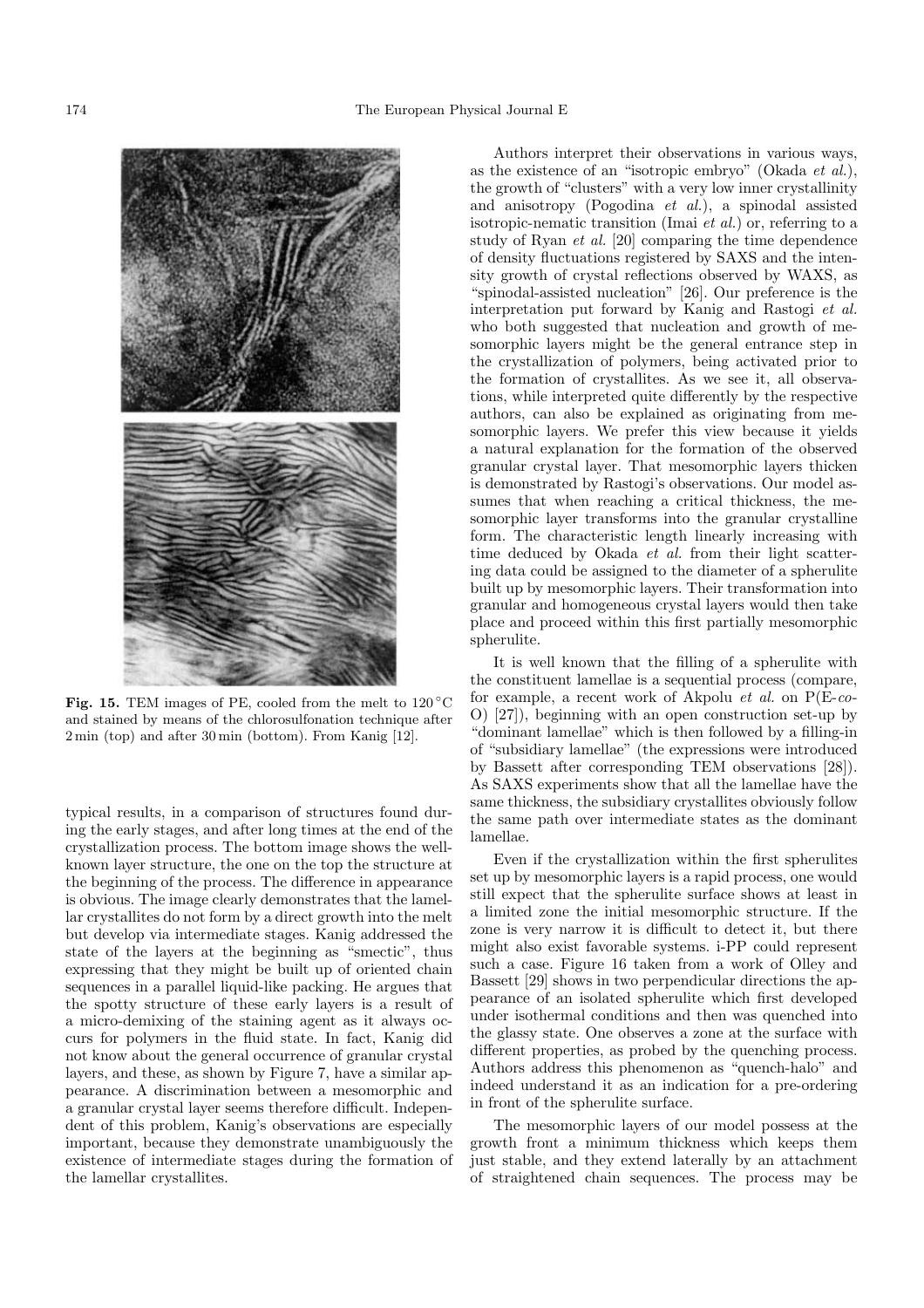

**Fig. 16.** Sections in perpendicular directions of a spherulite of i-PP grown at 155 ◦C, viewed in a polarizing microscope after quenching to the glassy state. Appearance of "quench halos" at the spherulite surface. From Olley and Bassett [29].

facilitated by the presence of bundle-like associates in the quiescent melt. This is a structural idea which is quite old, playing a dominant role in particular in the work of Pechold [30]. For long years the majority of workers considered it as pure speculation, without convincing experimental support. This may change now in view of results recently obtained by Graf, Heuer and Spiess [31] applying the novel double quantum NMR technique for a melt of 1, 4-polybutadiene. Using this method it is possible to measure the decay of orientational correlation functions of vectors connecting neighboring units along the chain. One generally observes a decay of the correlation function in two steps, a rapid and a much retarded one, with an intermediate plateau in between. The plateau value yields an orientational order parameter similar to that used for nematic liquid crystals. Here it describes a transient local ordering phenomenon. The surprise is its astonishingly high value, being in the order of  $S = 0.2$ . Considering that the Maier-Saupe theory yields for the nematic phase near to the clearing point a value  $S = 0.45$ , this is indeed high. Authors consider the finding as an indication for the existence of bundle-like clusters, which stabilize for a certain

time the orientation of chain sequences. In a general sense the result demonstrates that quiescent equilibrated polymer melts are not normal liquids. One has a pronounced short-range ordering, so that polymer melts resemble associated liquids. In discussions of the crystallization process one should be aware of these peculiarities, which add to the entanglement effects.

#### **3.3 Transition from mesomorphic to granular crystalline layers**

The "crystallization line"  $T_c$  *versus*  $d_c^{-1}$  in the general diagram of Figure 6 describes the thickness dependence of the temperature of a certain structural transition. According to the SAXS experiments, AFM- and TEM studies discussed above, the transition has the following characteristic properties:

**–** the transition temperature changes linearly with the inverse crystal thickness

$$
T_{\rm c} = T_{\rm c}^{\infty} - \text{const } d_{\rm c}^{-1};\tag{6}
$$

 $-$  the extrapolated limiting temperature  $T_c^{\infty}$ , always located outside the range of the observable phase transitions, is above the equilibrium melting point  $T_c^{\infty}$ ,

$$
T_{\rm c}^{\infty} > T_{\rm f}^{\infty};
$$

- **–** the crystallization line is not (s-P(P-*co*-O)s in Figure 4) or only weakly (P(E-*co*-O)s in Figure 5) dependent on the fraction of co-units;
- **–** the transition leads to "granular crystalline layers" composed of blocks with similar size in planar arrangements.

As will be seen, the observations are conceivable on the basis of the proposed model.

As already mentioned, the location of  $T_c^{\infty}$  above  $T_f^{\infty}$ demonstrates that this is not a transition between the isotropic melt and the crystal. The data for two P(E*co*-O)s yield limiting temperatures  $T_c^{\infty}$  in the range 150– 154 ◦C. Extrapolation to a zero number of co-units gives for the homopolymer a value  $T_c^{\infty} \approx 158^{\circ}$ . Interesting to note, this essentially agrees with the temperature of the transition from the crystalline into the mesomorphic (hexagonal) phase [32], to be observed if constraints are imposed during melting of a fiber, by keeping their ends fixed. For the assumed transition of a mesomorphic into a granular crystalline layer one would indeed expect this agreement.

Considering about the simple linear dependence expressed by equation (6) we are not aware of a strictly analogous situation in another field, however, one more loose connection can be found. Metal clusters with sizes in the nm-range also show pronounced melting point depressions. Over a certain range of sizes the depression is, as in our case, inversely proportional to the diameter [33, 34]. For the clusters there are indications from experiments and computer simulations that melting here could represent an intrinsic breakdown rather than a process which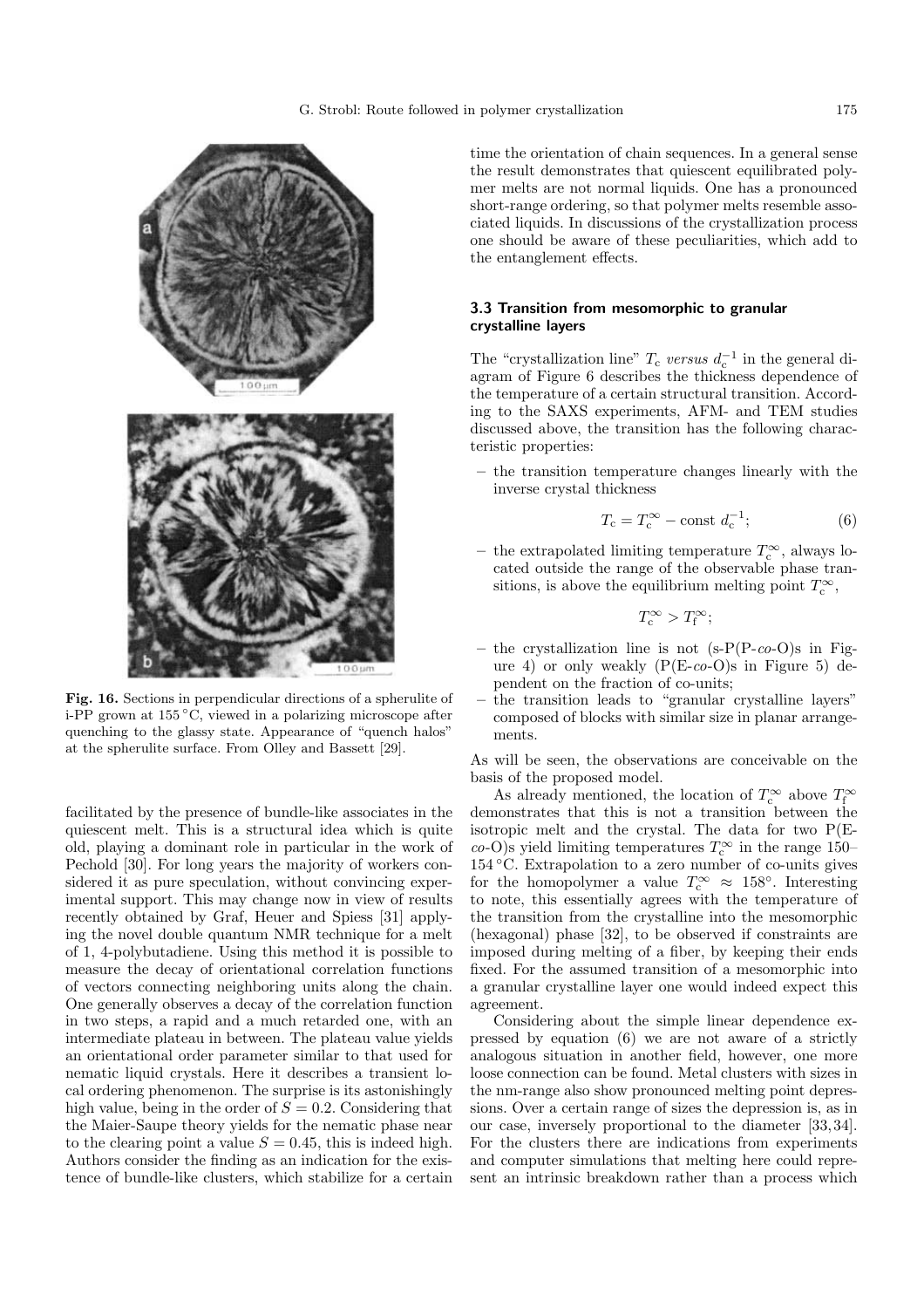proceeds from the surface [35,36]. Of course, the formation processes for the polymer blocks which develop together in a cooperative process and of the individually prepared metal clusters are incomparable, but the reverse processes of melting and transforming back into the mesomorphic phase may be comparable in some way. In a previous paper we correspondingly interpreted the crystallization line as the "limit of intrinsic stability of the blocks".

What could be the explanation for the observed independence of the crystallization line on the co-unit fraction? The model allows for various answers. First, the co-units may already be excluded when the mesomorphic layer forms. Whether or not this occurs would depend on the system. Here i-PP and s-PP, where it is known that co-units introduce a bend into a helical sequence, and PE, where this is not the case and, depending on their size, co-units are also partially incorporated into the crystal lattice, may behave differently. There are other possible answers. We assume that the transition occurs when the inner mobility in the mesomorphic layer reaches a critical limit. If the co-units do not affect the inner mobility, there is no effect. Considering the transition in the reverse direction, as induced by heating, one could think that blocks disaggregate when they reach their limit of intrinsic stability. As this is a property of the blocks only the presence of co-units in the surrounding liquid phase would again have no influence. To decide between the different explanations is difficult, and it might also be that all are partially correct. In any case, in the framework of the model one has ways to understand the observed invariance.

Support for an at least partially continuous character of the transition, as it is typical for a weakly first order transformation, comes from temperature-modulated DSC (TMDSC) experiments. They are sensitive for processes associated with a continuous and reversible change in the enthalpy. Wurm, Merzlyakov and Schick [37] report the results of measurements carried out during the isothermal crystallization of  $\text{poly}(\epsilon\text{-caprolactone})$  and poly(etheretherketone) (PEEK), and main findings are reproduced in Figure 17. TMDSC experiments measure the heat flow response to a sinusoidally varying programmed temperature. While irreversible first order crystallization or melting transitions give no stationary signal, a continuous solidification process would do it, and indeed signals are observed. Figure 17 shows the variations with time of the dynamic heat capacity  $c_p$  deducible from the heat flow response. It basically decreases during crystallization because crystals have a lower phononic heat capacity than the melt. However, for PCL the decay is much smaller than expected, and for PEEK it even turns into an uprise. The excesses indicated in the figures have to be due to fully reversible structural changes. In the model put forward here, some of the crystals remain in the granular state, namely those which melt immediately above  $T_c$ . An oscillating temperature then would reversibly change their inner order.

There are more arguments in favour of a partially continuous "weakly first order" nature of the transformation. Principally, a mesomorphic layer could turn into a lamellar



Fig. 17. Isothermal crystallization of PCL at 55 °C (top) and PEEK at 333 ◦C (bottom): Variation with time of the dynamic heat capacity determined by TMDSC measurements. Comparison with the changes expected on the basis of the phononic heat capacities and determination of the excess contributions originating from reversible structural changes. From Wurm, Merzlyakov and Schick [37].

crystallite at any value of  $d<sub>m</sub>$ , by a first order transition, forming a nucleus of thickness  $d_c > d_m$  which then expands. Hence, there exists a manifold of pathways for a first order transition, but the nucleation barriers are obviously too high. The system follows an easy route with minimum activation barriers and according to the SAXS experiments, which show a well-defined dependence  $d_c(T_c)$ , this route is unique. It leads to a certain patterned ordered phase. A weakly first order transition, *i.e.* one which gets support from critical fluctuations and is still sharp, has these properties.

Also the pattern formation looks conceivable. In some phospholipid bilayers the transition from the liquid- expanded to the ordered dense phase passes over a patterned "ripple" phase as an intermediate state [38]. Theories associate it with a release of the stress which would follow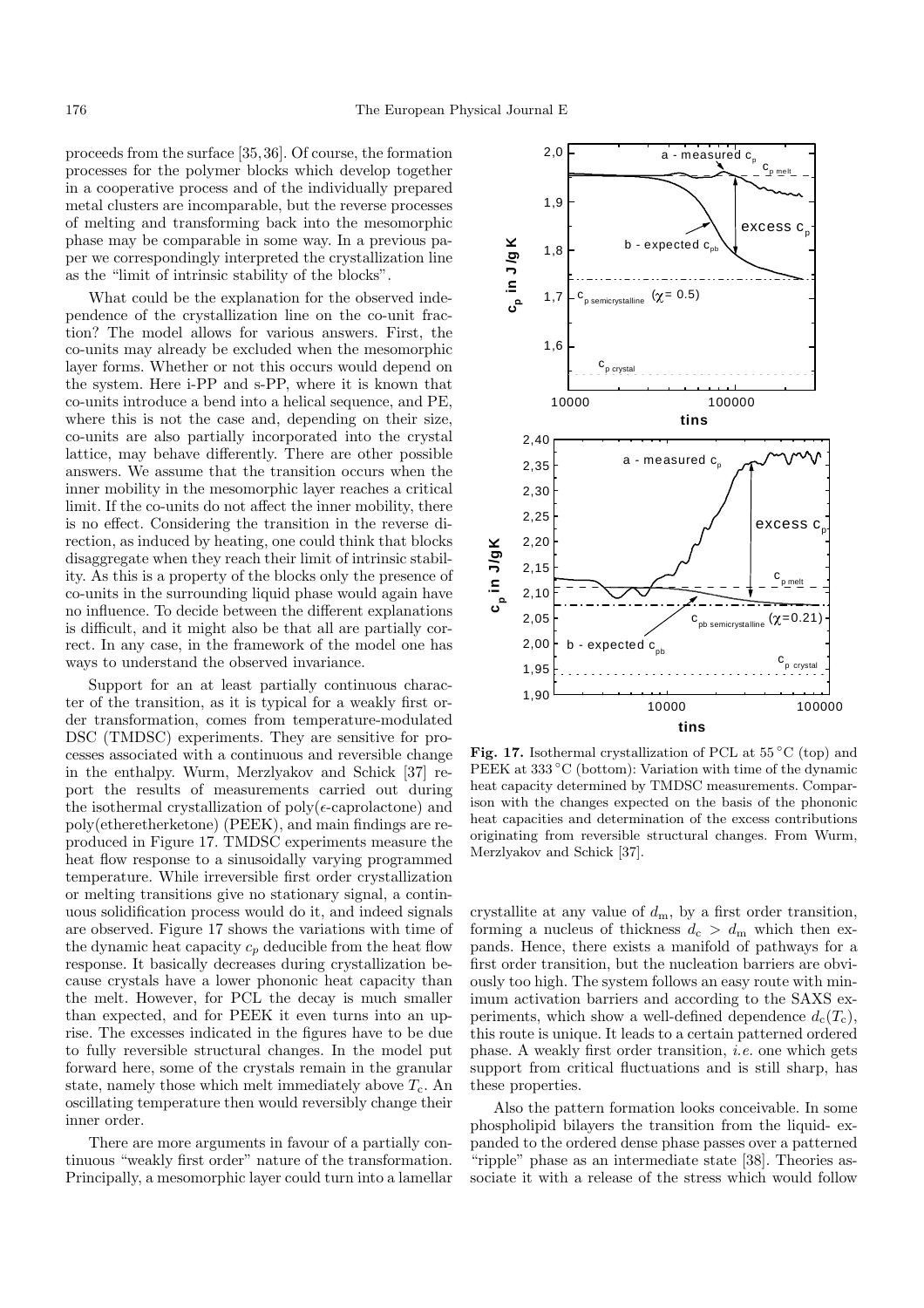from a direct homogeneous densification due to the different sizes of the headgroups and the alkyl chains [39]. The same effect could be induced by the folds of the basal surfaces of the mesomorphic layers. Forming a granular crystalline layer in a first step would localize and thus facilitate the necessary surface rearrangement, and relax the stress.

A central feature in the crystallization of polymers is the systematic linear increase of the temperature difference  $T_f - T_c$  with decreasing  $T_c$ . Our model explains this stabilization as being caused by the spontaneous transformation of the granular crystalline layer into the final homogeneous crystal lamellae. A direct transition of the mesomorphic into a homogeneous crystal layer by a first order transition, without the detour over the granular phase, would not provide the stabilization. There is an instructive example in the literature, demonstrating this particular effect of a pathway over an intermediate state. In a study of the crystallization of even-numbered short chain n-alkanes, Sirota and Herhold [40] observed a well-defined supercooling, *i.e.* a fixed difference between the onset of crystallization at  $T_c$  and the equilibrium melting point  $T_f$ . Time-resolved X-ray scattering experiments proved that the triclinic crystals do not form directly in the melt but via a detour over a metastable transient rotator phase.  $T_c$  represents the temperature of an equilibrium between the melt and the metastable rotator phase. Immediately below  $T_c$  the melt nucleates into the rotator phase; the second step from the rotator into the triclinic phase then follows spontaneously. The analogy between this pathway, melt - (distinct temperature decrease, equilibrium phase  $transition) \rightarrow rotator phase - (irreversible transformation)$  $\rightarrow$  triclinic crystal and the route in our model mesomorphic layer - (distinct  $d_{\rm m}$ -increase, equilibrium phase tran $sition) \rightarrow granular crystalline layer - (irreversible transform)$  $mation) \rightarrow homogeneous crystal lamellae is obvious. Both$ produce in the second step a well-defined drop in the free energy, *i.e.* a certain temperature difference  $T_f - T_c$ .

That the blocks in the granular layers do not yet have the perfect order of the final crystallite, is also indicated by measurements of Bragg reflection intensities in WAXS experiments on i-PP. The contributions of the granular crystalline layers to the intensity of the Bragg-reflections are apparently smaller than expected from their volume fraction [11].

#### **3.4 Cross-over from the route via intermediate states to direct growth of lamellar crystallites**

The general form of the relationships between the crystallization temperature, the crystal thickness and the melting point of the lamellae as represented by Figure 6 immediately leads to a question. Lamellar crystallites, and these represent the final state in the crystallization process, can exist only at temperatures below the melting line. One must consequently expect that the route via transient states which produces crystals with thicknesses as given by the crystallization line ends when approaching the temperature at the intersection point  $T_{cf}$ . This is



**Fig. 18.** s-P(P-co-O)20: Relationship between crystallization temperature and crystal thickness in the range around  $T_{cf.}$ . Isothermal crystallizations were carried out with the aid of the self-seeding technique [41].

indeed confirmed by an experiment. SAXS results in the interesting temperature range were obtained for s-P(P*co*-O)20 (20% per weight of octene co-units) [41] and they are shown in Figure 18. The expected cross-over shows up. The change begins already before reaching the cross-over temperature  $T_{cf}$  so that the crystallization curve keeps a finite distance to the melting line, which is necessary to have a thermodynamic driving force. In the experiment crystallization was conducted by employing a special procedure known in the literature as "self-seeding". Rather than inducing crystallization by a cooling from the melt it was carried out as a recrystallization, *i.e.* by heating an already crystallized sample to a temperature just above its melting point. Crystallization times are much reduced when using this technique, while, as checks prove [10], one ends up at the same crystal thickness as in the usual procedure of cooling a melt. As a matter of fact, for crystallization studies near  $T_{cf}$  there is no other way to achieve a crystal formation. When using the normal procedure, crystallization times become inacceptably high.

In the literature the self-seeding effect is usually associated with the persistence of nuclei after the melting. There is also another reason. Crystallization produces entanglement free regions in the sample and these are preserved for some time after the melting. Clear evidence comes again from Kanig's work [13] showing that after a temperature jump into the melting range lamellae do not disappear abruptly but fade away gradually. The redistribution of the entanglements and the re-establishment of the original topology of the equilibrium melt obviously requires a finite and, for some systems, also very long time.

The cross-over can be described in the framework of the thermodynamic scheme introduced in Figure 3. Figure 19 depicts the thickness dependencies of the chemical potentials per monomer in the mesomorphic and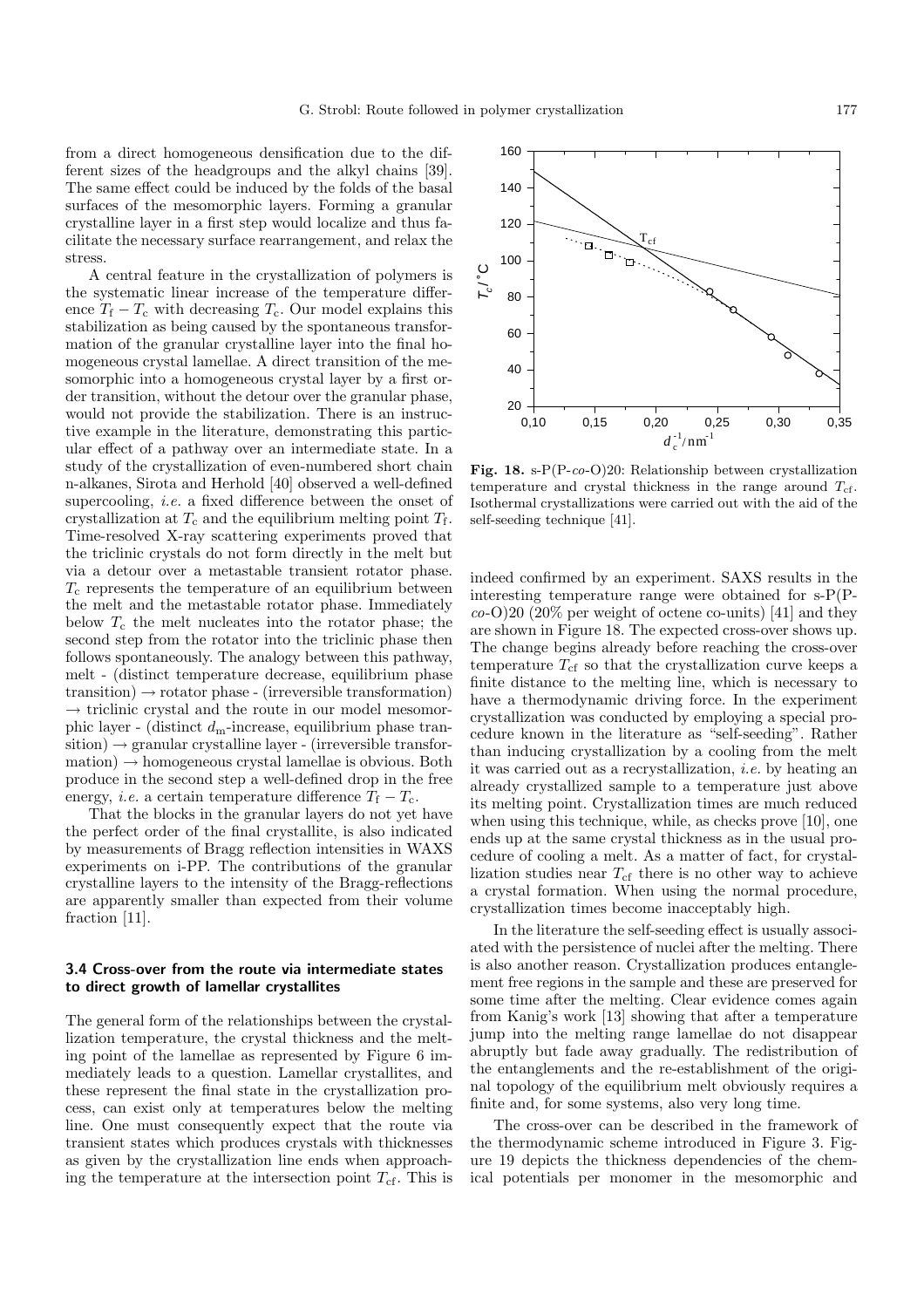

**Fig. 19.** Schematic representation of the thickness dependence of the monomeric chemical potentials in the crystal lamellae (left) and in the mesomorphic layers (right), where the points of transition into the granular crystal layer are indicated. Decrease of the chemical potential due to perfectioning processes (center). Situation for the cross-over temperature  $T_{cf}$ , two lower crystallization temperatures ( $T_c$  and  $T_c'$ ) and a higher temperature ( $T_c''$ ).

crystalline layers for two temperatures below  $T_{cf}$  and one temperature above it. The situation at  $T_{\rm cf}$  is peculiar. At this temperature the chemical potentials of the monomers in all four involved structural states, in the isotropic melt and in the layers —they may be mesomorphic, granular crystalline or homogeneously crystalline— coincide whereby the layers have the finite thicknesses  $d_m, d_c$  associated with this peculiar point. As to be noted in particular, at  $T_{\rm cf}$  the extent of thickening of the mesomorphic layer until solidification vanishes and the drop in the Gibbs free energy associated with the formation of homogeneous crystal lamellae too. This implies that above  $T_{cf}$ homogeneous lamellar crystallites must form immediately, without the path over intermediate states. Until  $T_{\rm f}^{\infty}$  the situation does not change any more. Mesomorphic layers can no longer temporarily exist. Even if they would be created at a higher Gibbs free energy by some external measure, the solidification would prevent them to achieve a thickness which would stabilize them against the surrounding isotropic melt. Therefore, the route which uses the mesomorphic phase as a simple entrance step for the crystallization is no longer available.

Is there the possibility of a direct formation and growth of crystallites out of the isotropic melt? As it very much appears, looking, for example, at the experiments of Rastogi *et al.* and also our general experience that it is practically impossible to crystallize polymers above  $T_{cf}$ , this is not a route which practically works. Hence, the approach chosen in the conventional theories, which all assume a direct growth, refer to a process which, although principally existing, has no practical relevance.

## **4 The rate of crystallization**

Many of the discussions of polymer crystallization focus on the temperature dependence of the half-time of crystallization  $\tau$ , thereby starting from an equation like

$$
\tau(T_{\rm c}) \sim \exp\left(\frac{T_{\rm A}}{T_{\rm c} - T_{\rm V}}\right) \cdot \exp\left(\frac{C(T_{\rm c})}{T_{\rm f}^{\infty} - T_{\rm c}}\right). \tag{7}
$$

The equation implies that the zero growth rate limiting temperature coincides with the equilibrium melting point

 $T_{\rm f}^{\infty}$  of the given system. The first factor describes the change of the monomer mobility as given by the Vogel-Fulcher equation  $(T_A:$  activation temperature,  $T_V:$  Vogel temperature). The mechanism of crystallization is reflected in the coefficient C which can also account for variations in the densities of primary nuclei. Re-written in logarithmic form the equation becomes

$$
\log \tau = \frac{\log e \cdot T_A}{T_c - T_V} + \frac{\log e \cdot C(T_c)}{T_f^{\infty} - T_c} + \text{const},\qquad(8)
$$

and this is the form widely used in the evaluation of kinetical data, usually obtained by time-dependent DSC, X-ray scattering or dilatometry.

Equation (8) is generally applicable when lamellar crystallites extend by direct growth into the isotropic melt. This, however, is not the route taken in all cases of practical interest. For the major route via intermediate states one expects another behavior. For this route, beginning with a mesomorphic layer, the growth rate of the latter becomes a primary controlling factor as it sets a limit to all subsequent developments of the crystallites. The subsequent developments are sequential in character, starting up with the creation of some dominant crystal lamellae and then continuing with the filling-in of subsidiary lamellae. The time-dependence of the development of the crystallinity is therefore in general an involved property, difficult to analyze in detail.

A simpler temperature dependence can only be anticipated if all the subsequent crystallization processes occur rapidly compared to the growth rate of the mesomorphic layer. Then the latter growth rate turns into the only decisive factor. The light scattering experiments on i-PP by Okada *et al.* indicate that this polymer might represent such a case. Figure 11 compares the rate of growth of the initial mesomorphic structure with that of the birefringent spherulites. The growth rate of the initial structure was thereby derived from the time variation of the characteristic length included in the Debye-Bueche function. If, as proposed, the mesomorphic layers build up a growing spherulite, its radius will be proportional but not equal to the Debye-Bueche length. The data are therefore also consistent with the assumption that the growth rates of the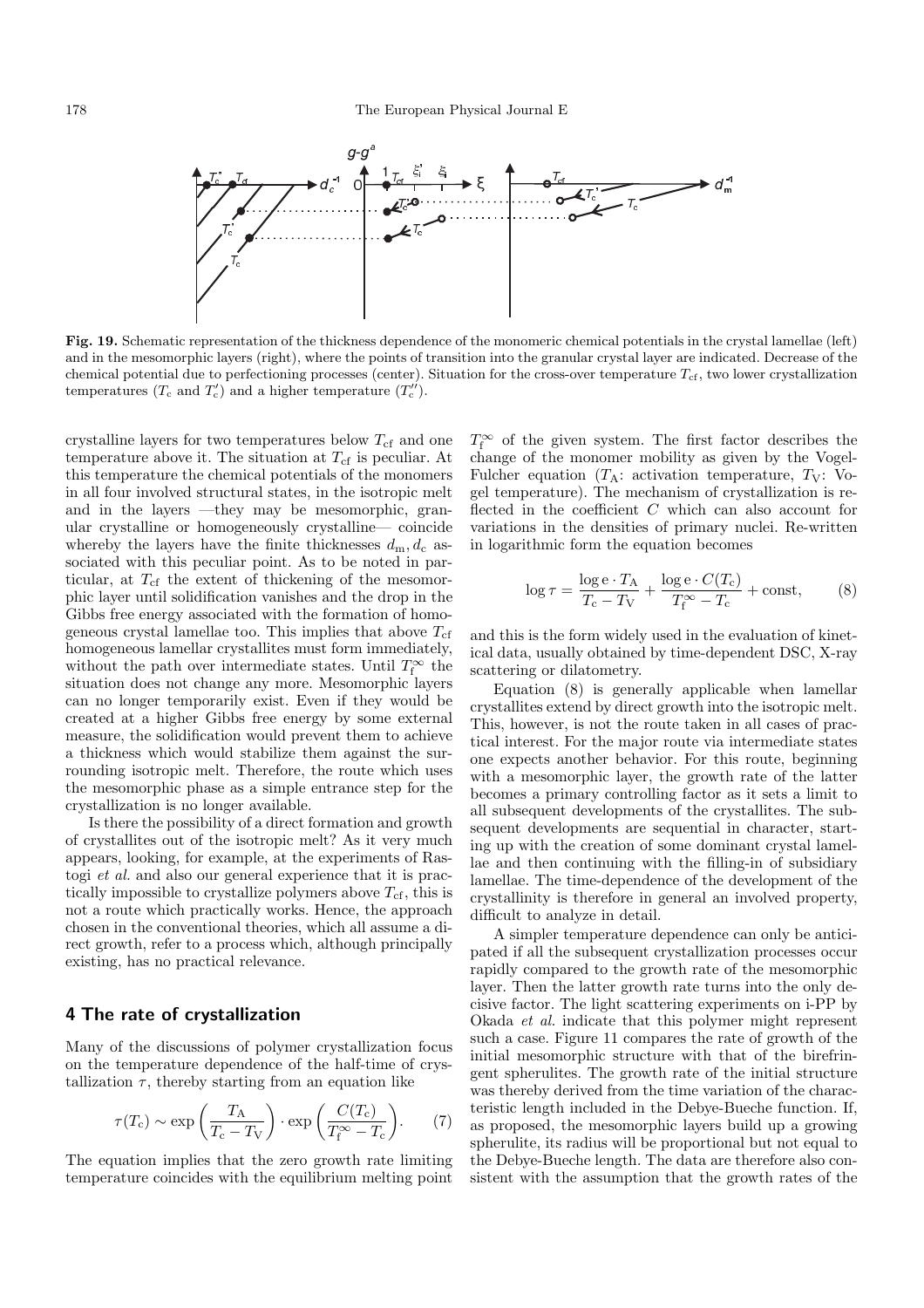initial partially mesomorphic spherulites and the birefringent semi-crystalline spherulites are not only proportional to each other but coincide. This, however, would mean, that the rate of crystallization is indeed controlled by the rate of development of the preceding mesomorphic layers.

Support for a decisive role of the mesomorphic layers comes also from a consideration of the effect of counits on growth rates. Figure 20 depicts the half-times of crystallization derived from the SAXS experiments carried out for the copolymerized s-PPs and PEs of Figures 4 and 5. One observes curves of constant shape (very clear for the sPPs, approximately true for the PEs) which are just shifted along the temperature axis on varying the counit content. One may understand this behavior as indicating that the variations of the Vogel-Fulcher factor and the coefficient  $C$  in the temperature range of the experiment are not important, as there would otherwise be a change in the shape of the curves or a vertical shift, in addition to the horizontal displacement. The horizontal displacements vary with the molar fraction of octene units  $x_0$  as follows:

- for the s-PPs:  $\Delta T = 15 \degree \text{C}$  ( $x_0 = 0.017$ ),  $53 \degree \text{C}$  ( $x_0 =$ 0.064),  $64 °C$  ( $x<sub>o</sub> = 0.085$ );
- for the PEs:  $\Delta T = 15 \degree \text{C}$  ( $x_o = 0.02$ ).

A comparison with the corresponding changes of the equilibrium melting points  $T_f^{\infty}$  as given in Figures 4 and 5 shows definitely no agreement; the shifts of the growth rate curves are much larger than the changes in  $T_{\rm f}^{\infty}$ . On the other hand, the shifts of the growth rate curves become conceivable when we identify the zero growth rate temperature with the equilibrium transition point between the mesomorphic phase and the isotropic melt. This temperature, denoted  $T_{\text{am}}^{\infty}$ , is also affected by the co-units, if they are excluded from the mesomorphic layer, as is indicated by the  $x_0$ -invariance of the crystallization line. Flory's equation for the depression of the equilibrium melting point of a random copolymer may be directly transferred to the mesomorphic-isotropic liquid equilibrium and then reads

$$
T_{\rm am}^{\infty,0} - T_{\rm am}^{\infty}(x_{\rm o}) = \frac{k(T_{\rm am}^{\infty,0})^2}{\Delta h_{\rm am}} x_{\rm o}
$$
 (9)

 $(\Delta h_{\rm am})$ : heat released during the transition from the melt to the mesomorphic phase). The temperatures of the phase equilibria  $T_{\text{am}}^{\infty,0}$  for the homopolymers s-PP and PE are unknown, but the relative displacements of the growth rate curves obtained for the different copolymers can be evaluated. Assuming that they just reflect the changes in the equilibrium transition temperatures  $T_{\text{am}}^{\infty}(x_{o})$  equation (9) can be used for an approximate calculation of the heats of transition  $\Delta h_{\rm am}$  (setting  $T_{\rm am}^{\infty,0} \approx T_{\rm f}^{\infty,0}$ ). The shift values given above lead to  $\Delta h_{\text{am}} \approx 2.2 \text{ kJ mol}^{-1}$  for the s-PPs and  $\Delta h_{\text{am}} \approx 2.4 \text{ kJ mol}^{-1}$  for the PEs. This amounts in both cases to about 25% of the total heat of fusion, which looks quite reasonable. DSC measurements of the melting of constrained fibers of PE indeed indicate a value in this range [32].



**Fig. 20.** s-P(P-co-O)x (top) and P(E-co-O)x (bottom): times of crystallization as a function of  $T_c$  determined by SAXS experiments (filled symbols) and dilatometry (open symbols) [9].

#### **4.1 Modelling the growth rate of mesomorphic layers**

Equation (7) holds for the majority of existing theoretical approaches, independent of the details. Considering about a possible transfer of formalisms to the new case, the growth of a mesomorphic layer, it surely would not be appropriate to use the Hoffman-Lauritzen approach. For the liquid structure of the mesomorphic layers, a layerfor-layer growth controlled by secondary nucleation is certainly not found. The situation is more favorable for other models, in particular those which assume a rough boundary, and we here pick up an approach developed by the author a couple of years ago [42, 43].

To show that this approach can indeed be directly used after some obvious modifications we just cite the abstract: *Under the conditions of 'normal growth' on rough surfaces crystallization rates follow from the balance between the attachment and detachment of the chain sequences building up the layer-like crystallites. In the proposed model detachment rates are related to the change in the meanfield potential experienced in the crystal and the melt respectively; attachment rates are associated with the population number of straight sequences in the melt. Both rates show an exponential dependence on the sequence length.*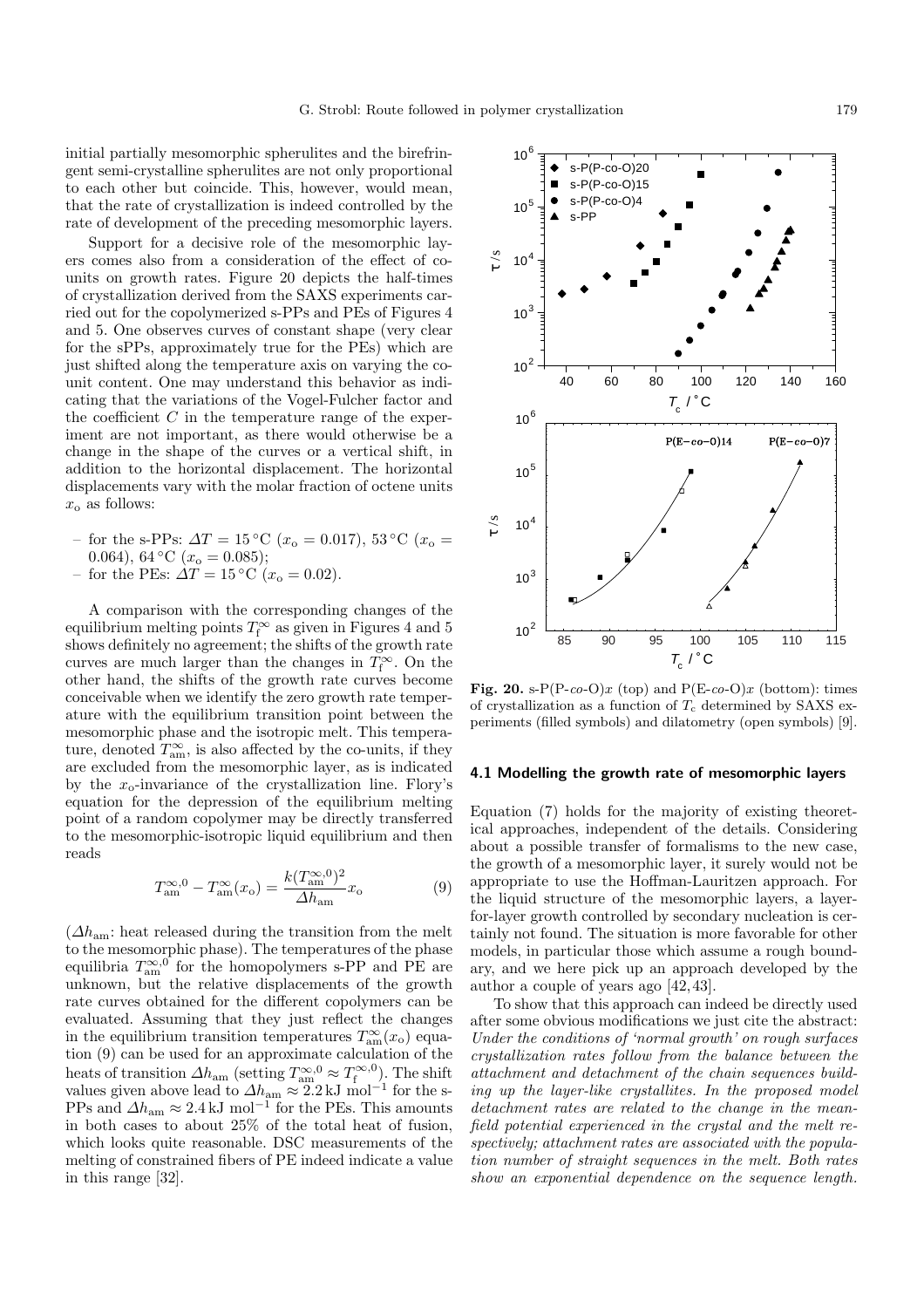*Combination of this picture with the basic kinetical criterion that the crystallite thickness found at a chosen crystallization temperature maximizes the growth rate yields equations which agree with the general observations.*

The approach obviously can be transferred to the case of interest when replacing the "layer-like crystallites" by "mesomorphic layers", and the "straight sequences" by the more loose formulation "straightened sequences".

As it is unnecessary to repeat the developments of the work, we just explain the main variables and functions and then give the results. In order to describe the kinetics, two coefficients are introduced,  $j_$  and  $j_+$ . These give the rates of detachment and attachment of chain sequences, respectively, referring to a single site with extension  $d_m$  on the lateral growth face. The growth velocity  $u$  is then given by

$$
u \sim (j_+ - j_-). \tag{10}
$$

The characteristic property governing the growth of macromolecular layers into a melt is a specific dependence of  $j_{+}$  on the number of monomers in an attachable sequence, denoted *n*. The experimentally observed exponential change of the growth rate with temperature can be understood as originating from of an exponential dependence of  $j_+$  on n:

$$
j_{+}(n) = j_{0} \exp(-\mu n), \qquad (11)
$$

whereby  $j_0$  sets the basic time scale. The connection is easily seen. One only has to remind the general kinetical criterion which controls polymer crystallization: The thickness of the layer growing at a given temperature is that associated with the maximum growth rate. Use of this criterion yields this maximum growth rate and thus the crystallization rate. A short calculation gives

$$
u \sim \frac{j_0(g^{\rm a} - g^{\rm m})}{\mu kT} \exp(-\mu n^*) \sim \frac{j_0(g^{\rm a} - g^{\rm m})}{\mu kT} \exp(-\mu' d_{\rm m}^*).
$$
\n(12)

Here,  $n^*$  describes the number of monomers in the chain sequences building up the mesomorphic layer with thickness  $d_{\text{m}}^*$ , which is at  $T_c$  at the stability limit. Use of the Gibbs-Thomson equation, equation (2), for mesomorphous layers in an isotropic melt gives the relationship between  $d_{\text{m}}^*$  and  $T_{\text{c}}$ , as

$$
d_{\rm m}^* = \frac{a_{\rm am} T_{\rm am}^{\infty}}{\Delta h_{\rm am} (T_{\rm am}^{\infty} - T_{\rm c})}.
$$
 (13)

For  $j_0$  we may write on the basis of the Vogel-Fulcher law

$$
u \sim j_0 \sim \exp\bigg(-\frac{T_A}{T - T_V}\bigg). \tag{14}
$$

Introduction of equations (13) and (14) into equation (12) gives the final result

$$
u(T) \sim \exp\left(-\frac{T_{\rm A}}{T - T_{\rm V}}\right) \cdot \exp\left(-\frac{C}{T_{\rm am}^{\infty} - T}\right). \quad (15)
$$

It has the same form as equation (7) ( $\tau \sim u^{-1}$ ), but the equilibrium melting temperature  $T_f^{\infty}$  is replaced by the

equilibrium transition temperature  $T_{\text{am}}^{\infty}$  which now sets the zero growth rate point. Furthermore, the coefficient C, which determines the slope in the plots of  $\tau$  *versus*  $T_c$ , is now dependent on  $\Delta h_{\text{am}}$  and  $a_{\text{am}}$ .

There remains only the question about the physical background of equation (11), and the answer is analogous to that given for the growing crystallites : Before a chain sequence which lies coiled in the melt can be incorporated into the mesomorphic layer, it has to be "activated" by transferring it into the straightened form required for an attachment. Obviously, the activation energy  $\Delta G_{\rm b}$  is proportional to the number of monomers in the straightened sequence  $n, \Delta G_{\rm b} \sim n$ . In thermal equilibrium chains reach this activated state with a frequency proportional to

$$
\exp\left(-\frac{\varDelta G_{\rm b}}{kT}\right) \sim \exp(-\mu\cdot n)
$$

which agrees with equation  $(11)$ .

# **5 Two main open issues: Crystallinities and crystallite textures in spherulites**

So far, the focus was only on the route followed in the formation of the lamellar crystallites. This, however, is only one part of polymer crystallization. Its full understanding requires more and there are further main issues. Two of them are of first rank importance:

- How does the crystallinity arise and which controlling factors act on it?
- How does the characteristic spiral texture of the "banded spherulites" arise? The texture demonstrates that crystal orientations are exactly correlated over macroscopic distances.

In a general view, the existence of a well-determined crystallinity and of long-range orientational correlations gives evidence that the crystallites, blocks or lamellae, during the evolution have interacted over mesoscopic distances. The interaction forces control the distance between adjacent crystallites and thus determine the crystallinity, and they also establish the orientational correlations. The forces have to be transmitted by the amorphous regions. Their topology, *i.e.* the entanglements, surely plays a decisive role. Under normal conditions, for common molecular weights and crystallization rates, the crystallization process does not resolve the entanglements. They are just shifted and get accumulated in the amorphous regions. As opposing forces will arise from the increase in the entanglement density, it is basically conceivable that the crystallinity cannot reach unity. This, however, is just some qualitative statement. A theory describing the situation quantitatively, with a potential to predict crystallinities, does so far not exist.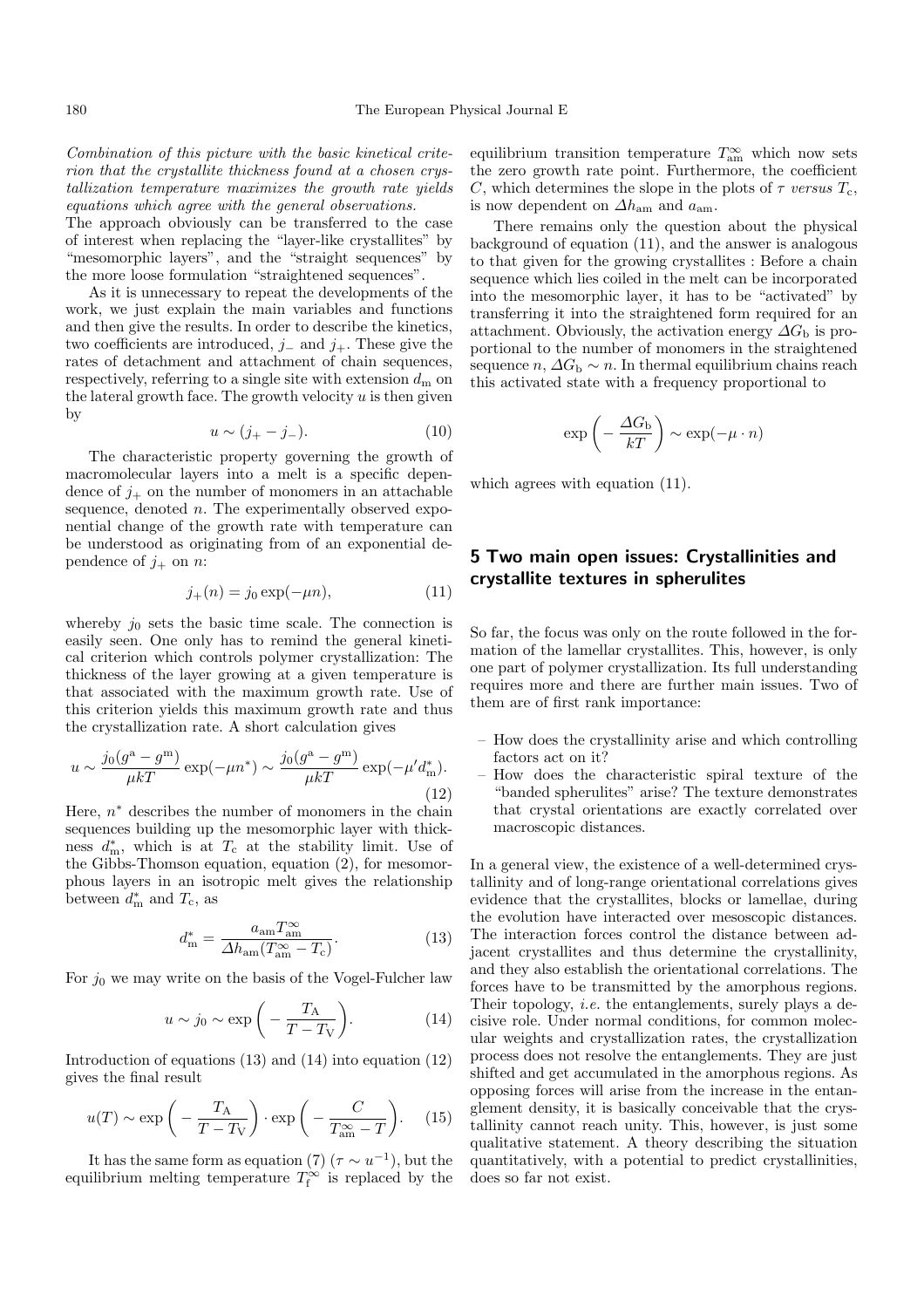

**Fig. 21.** Crystallinities of PCL after isothermal crystallizations at different  $T_c$ 's: weight fraction crystallinity  $\phi_w$  derived from the DSC signal (open symbols) and volume fraction crystallinity  $\phi_l$  deduced from SAXS data (filled symbols).  $T_c$ -dependence of  $d_c$  (crossed symbols; right axis)[10].

In fact, there are some empirical laws of simple character which have to be explained:

- Crystallinities as determined at the end of isothermal crystallization processes are invariant over larger temperature ranges.
- The distance between neighboring lamellar crystallites, *i.e.* the "long spacing" L, increases with the molecular weight.

Figures 21 and 22 present as examples two typical results, obtained for PCL and PEEK. Measurements of the crystallinity of PCL after a crystallization at different  $T_c$ s, both by DSC and SAXS, show a constancy over the full temperature range of the measurements. On the other hand, the length scale of the structure as determined by the crystal thickness  $d_c$  changes quite remarkably [10]. The PEEK data in Figure 22 obtained by Fougnies *et al.* [44] demonstrate that while the crystal thickness does not depend on the molecular weight, the thickness of the amorphous intercrystalline layer, *i.e.* the distance of the crystal lamellae, varies. The data confirm a suggestion by Rault [45] that L is proportional to the chain diameter in the melt,  $L \simeq R \sim \sqrt{M}$ .

The invariant crystallinity for changing length scales of the structure means that the amorphous regions always end up at the same entanglement density, which intuitively makes sense. However, the molecular weight effect shows that the entanglement density does not act alone as controlling factor for the crystallinity. Quite generally speaking, the molecular weight dependence of  $L$  and, as a consequence, of the crystallinity indicates that a chain which has been included with one or more sequences in a crystallite will usually not be incorporated into another one. By this effect adjacent crystallites are kept at a distance in the order of the coil diameter.



**Fig. 22.** Fractions of PEEK: Temperature variation of the thicknesses of crystallites and amorphous intercrystalline layers for different molecular weights. From Fougnies et al. [44].

Even more intriguing questions arise from the frequent observation of "banded spherulites". Within these objects there exist exact long-range orientational correlations, both in a radial and azimuthal directions. There is a regular periodic twist in the radial direction, and the angle of twist changes for all radius vectors in a strictly correlated manner. The twist period may be changed in a controlled way by the temperature or also by the addition of a non-crystallizing second polymer [46] (compare, for example, a work of Wang *et al.* [46]).

Both phenomena, the definiteness of the crystallinity and of the texture after isothermal crystallizations, give evidence that polymer crystallization includes as an essential feature a high degree of cooperativity which requires the action of mesoscopic forces between the evolving building elements. Simple rules are obeyed; however, more than a rather diffuse qualitative understanding, for part of the phenomena only, has not been reached so far. For the proposed route one has to ask at which stage of the development these mesoscopic ordering phenomena become effective. Probably this occurs already to a large part during the building up of the mesomorphic layers, as corrections are at this stage much easier than after the solidification. To give one example: The layer thickening will affect a range with extension  $R$ , as any change will be transmitted over the whole length of a chain. A decoupling of the thickening process of adjacent layers can therefore only be achieved if they remain at a distance  $L \simeq R$ .

## **6 Final remarks**

Two items in the chosen title deserve some more explanations, the formulation "major route" and the question mark at the end. The term "major route" implies a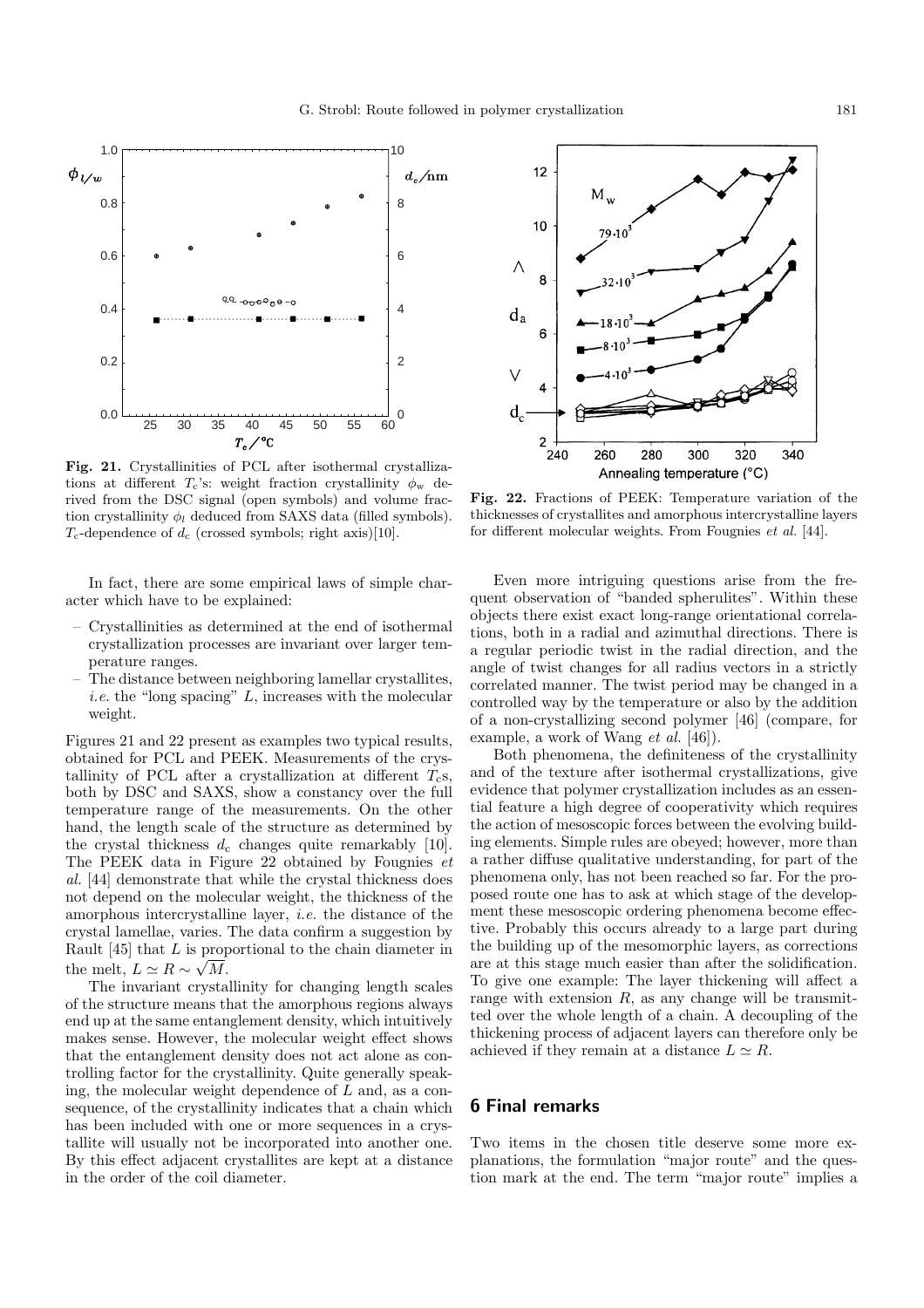limitation. The proposed model is thought to deal with the most common situation, the crystallization out of a quiescent melt of polymers with molecular weights above the entanglement limit, but there are several other cases where it cannot be applied, and we quote some of them explicitly. Not dealt with are:

- the crystallization of oligomers and low molar mass polymer fractions with the typical discrete number effect;
- the development of lowest crystallinity structures in copolymers with a high number of co-units, where quasi-crystalline aggregates ("fringed micelles") appear at random locations;
- the growth of "shishs" in oriented flowing melts; and
- the entire field of crystallizations from solution.

Expressed in structural terms, the proposed model concerns crystallization processes in an entangled polymer melt which result in homogeneous or granular crystal layers embedded in and coupled by the fluid matrix. Whether or not the growth of chain-extended crystallites, which is accompanied by a chain disentangling, follows the same or a similar route cannot be said at present. Chain disentangling necessarily sets in if the crystal thickness gets larger than the radius of gyration of the chains in the melt, and the consequence is, first of all, a change in the surface structure of the crystallites. As demonstrated by Rastogi's observations (Fig. 14), a transition from a mesomorphic to a crystalline layer does occur also in this case; whether or not the transition changes its character has to be investigated.

Why the question mark? We are convinced that the understanding of polymer crystallization needs new concepts. We see no way how the conventional approaches could explain the general state diagram Figure 6 or Kanig's observation Figure 15, picking up two particularly important observations out of all the presented experimental results. Furthermore, according to equation (5), polymer crystallization is associated with a drop in the Gibbs free energy which is well determined, varying linearly with the crystallization temperature. Every approach dealing with polymer crystallization has to give a convincing explanation for this characteristic property, but the conventional models treat it only as a side effect, if at all. On the other hand, we cannot expect that the proposed new conception is already perfect in all its parts. The main ingredients setting up the model do not all have the same degree of certainty when considering the experimental evidence. The existence of granular crystal layers as an intermediate state is in our view rather well demonstrated, by the finding of a distinct crystallization line different from the melting line and by the growing number of observations of lamellae with a blocky substructure. The evidence for the existence of mesomorphic layers prior to the appearance of the first crystallites looks also quite reliable, considering the clear experimental results obtained by Kanig and by Rastogi, Hikosaka, Kawabata and Keller. The view that polymer crystallization might generally begin with the formation of a mesomorphic layer was introduced by these authors and also further extended, in generalizing treatments together with Goldbeck-Wood [47] and Cheng [48]. However, it is not yet commonly accepted. Typically, other authors who detected ordering phenomena prior to crystallization present other interpretations. Therefore, the existence of pre-ordering processes appears to be sure, but one needs more experiments which can resolve the underlying structure. The lowest support has the assumed weakly first order character of the transition from the mesomorphic into the granular crystalline layer. This is indeed more a hypothesis than a proved fact, stimulated by the observations of the ordering processes in mono-layers and by the general expectation that, in order to be efficient, the route which transforms the entangled polymer melt into the semi-crystalline state is selected as a mostly continuous one, without higher barriers to be surmounted. Therefore, although arguments based on experimental observations could be given for all the steps along the route, they vary in quality and future experiments may well lead to modifications.

This article would not have been written without the successfull experimental work and the permanent efforts of Barbara Heck, Georg Hauser, Thorsten Hugel, Dr. Masanori Iijima, Jürgen Schmidtke, Christina Skorek, Dr. Ralf Thomann and Dr. Thomas Thurn-Albrecht, and I thank them very much. Financial support came from the Deutsche Forschungsgemeinschaft (Graduiertenkolleg "Strukturbildung in Makromolekularen Systemen") and is gratefully acknowledged.

### **References**

- 1. G. Strobl, The Physics of Polymers (Springer, 1997) p. 143.
- 2. J.D. Hoffman, G.T. Davis, J.I. Lauritzen, in Treatise on Solid State Chemistry, edited by N.B. Hannay, Vol. **3** (Plenum Press, 1976) p. 497.
- 3. J.D. Hoffman, R.L. Miller, H. Marand, D.B. Roitman, Macromolecules **25**, 2221 (1992).
- 4. J.J. Point, M. Dosiére, Polymer **30**, 2292 (1989).
- 5. D.M. Sadler, Nature **326**, 174 (1987).
- 6. K. Zahn, R. Lenke, G. Maret, Phys. Rev. Lett. **82**, 2721 (1999).
- 7. J.M. Kosterlitz, D.J. Thouless, J. Phys. C **6**, 1181 (1973).
- 8. L.F. Chi, M. Anders, H. Fuchs, R.R. Johnston, H. Ringsdorf, Science **259**, 213 (1993).
- 9. G. Hauser, J. Schmidtke, G. Strobl, Macromolecules **31**, 6250 (1998).
- 10. B. Heck, T. Hugel, M. Iijima, E. Sadiku, G. Strobl, New J. Phys. **1**, 17 (1999).
- 11. M. Iijima, G. Strobl, Macromolecules **33**, 5204 (2000).
- 12. G. Kanig, Kolloid Z.u.Z. Polymere **261**, 373 (1983).
- 13. G. Kanig, Colloid Polym. Sci. **269**, 1118 (1991).
- 14. K. Tashiro, S. Sasaki, N. Gose, M. Kobayashi, Polymer J. **30**, 485 (1998).
- 15. S. Rastogi, M. Hikosaka, H. Kawabata, A. Keller, Macromolecules **24**, 6384 (1991).
- 16. T. Okada, H. Saito, T. Inoue, Macromolecules **25**, 1908 (1992).
- 17. N.V. Pogodina, S.K. Siddiquee, J.W. van Egmond, H.H. Winter, Macromolecules **32**, 1167 (1999).